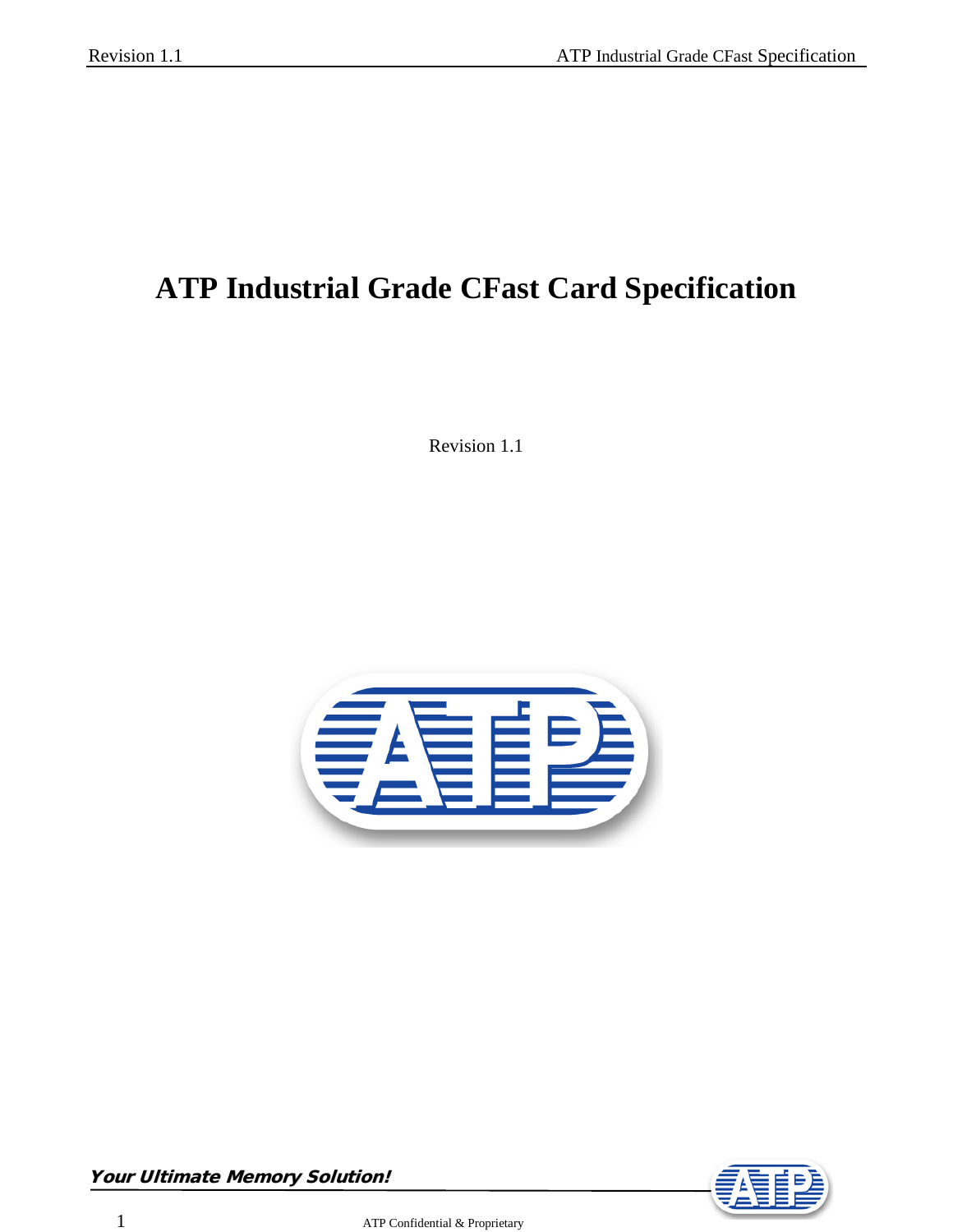#### **Disclaimer:**

*ATP Electronics Inc. shall not be liable for any errors or omissions that may appear in this document, and disclaims responsibility for any consequences resulting from the use of the information set forth herein.*

*The information in this manual is subject to change without notice.*

*ATP general policy does not recommend the use of its products in life support applications where in a failure or malfunction of the product may directly threaten life or injury.*

*All parts of the ATP documentation are protected by copyright law and all rights are reserved. This documentation may not, in whole or in part, be copied, photocopied, reproduced, translated, or reduced to any electronic medium or machine-readable form without prior consent, in writing, from ATP Corporation.*

*The information set forth in this document is considered to be "Proprietary" and "Confidential" property owned by ATP.*

#### **Revision History**

| <b>Date</b>                 | <b>Version</b> | <b>Changes compared to previous issue</b> |  |  |
|-----------------------------|----------------|-------------------------------------------|--|--|
| Mar.22nd, 2012              | 0.1            | - Preliminary version                     |  |  |
| Mar.28th, 2012              | 0.2            | - Update S.M.A.R.T. tool screenshot       |  |  |
| May 31st, 2012              | $1.0\,$        | - Official released version               |  |  |
| Jul. $5^{\text{th}}$ , 2012 | 1.1            | - Add TBW Sequential write information    |  |  |
|                             |                | - Add NCQ/TRIM Command information        |  |  |
|                             |                |                                           |  |  |
|                             |                |                                           |  |  |

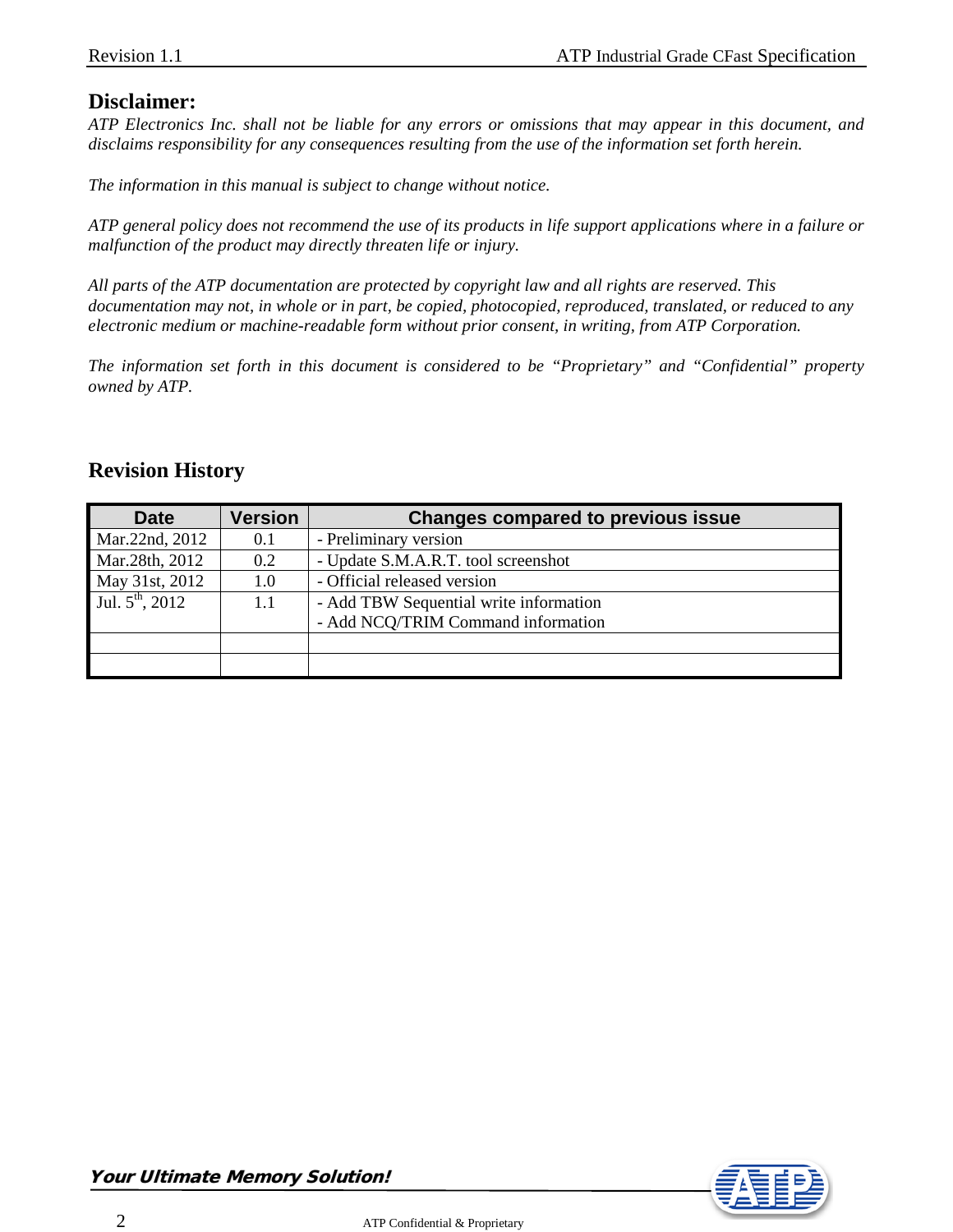# **Table of Contents**

| $\mathbf{1}$            |            |  |
|-------------------------|------------|--|
|                         | 1.1        |  |
|                         | 1.2        |  |
|                         | 1.3        |  |
|                         | 1.4        |  |
| $\overline{2}$          |            |  |
|                         | 2.1        |  |
|                         | 2.2        |  |
|                         | 2.3        |  |
|                         | 2.4        |  |
|                         | 2.5        |  |
|                         | 2.6        |  |
|                         | 2.6.1      |  |
|                         | 2.6.2      |  |
|                         | 2.7        |  |
|                         | 2.8<br>2.9 |  |
|                         | 2.10       |  |
|                         | 2.11       |  |
|                         | 2.12       |  |
|                         | 2.13       |  |
| $\overline{\mathbf{3}}$ |            |  |
|                         | 3.1        |  |
|                         | 3.2        |  |
|                         | 3.3        |  |
|                         | 3.3.1      |  |
| $\overline{\mathbf{4}}$ |            |  |
|                         |            |  |
|                         | 4.1        |  |
|                         | 4.2        |  |
| 5                       |            |  |
|                         | 5.1        |  |
|                         | 5.2        |  |
|                         | 5.3        |  |
|                         | 5.4        |  |

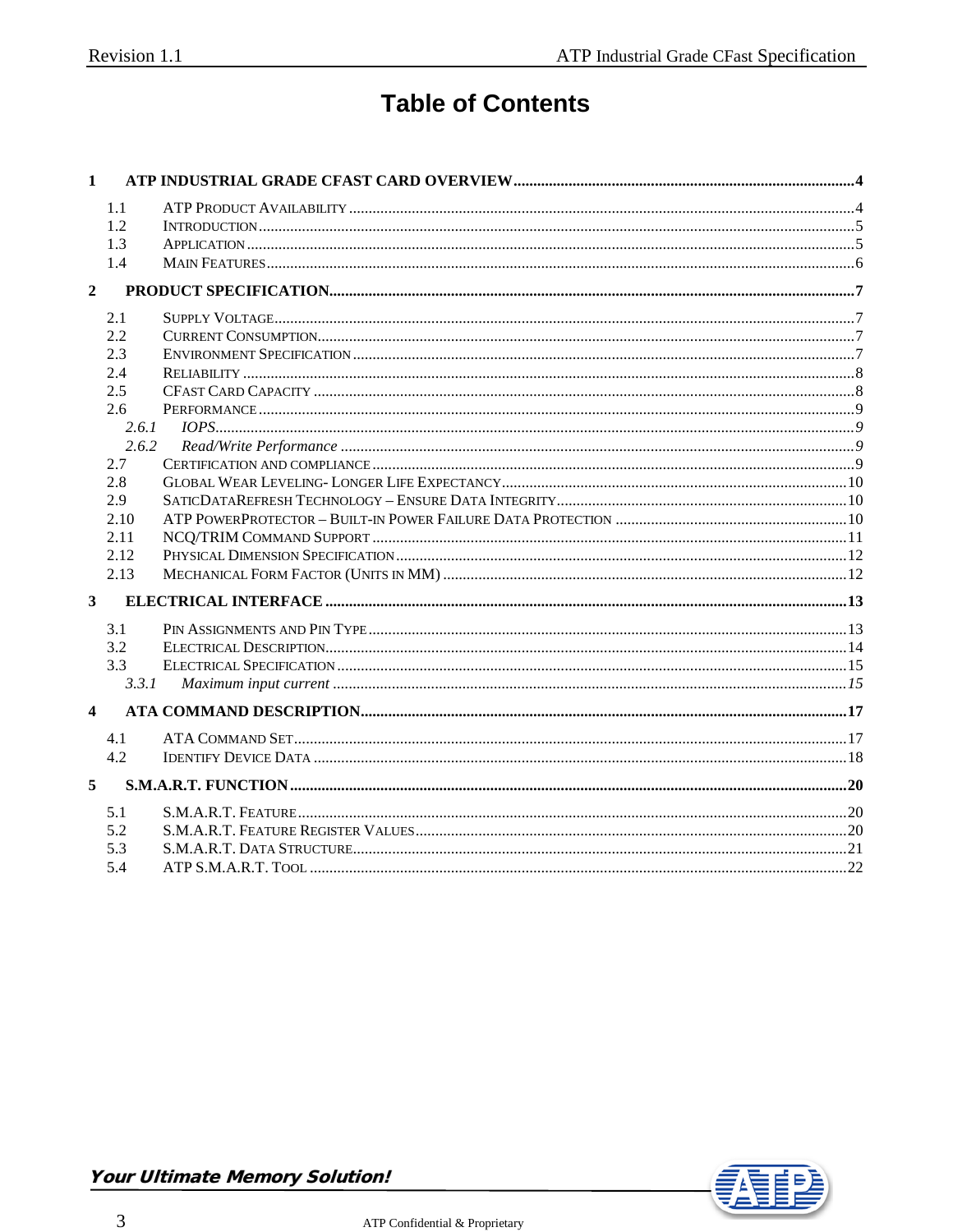# **1 ATP Industrial Grade CFast Card Overview**

# <span id="page-3-1"></span><span id="page-3-0"></span>**1.1 ATP Product Availability**



**Figure 1-1: ATP Product Availability**

|  | <b>Table 1-1: Capacities</b> |
|--|------------------------------|
|--|------------------------------|

| <b>ATP P/N</b> | <b>CAPACITY</b> |
|----------------|-----------------|
| AF2GCSI-OAAXP  | 2GB             |
| AF4GCSI-OAAXP  | 4GB             |
| AF8GCSI-OAAXP  | 8GB             |
| AF16GCSI-OAAXP | 16GB            |
| AF32GCSI-OAAXP | 32GB            |

Note: " P" stands for PowerProtector feature

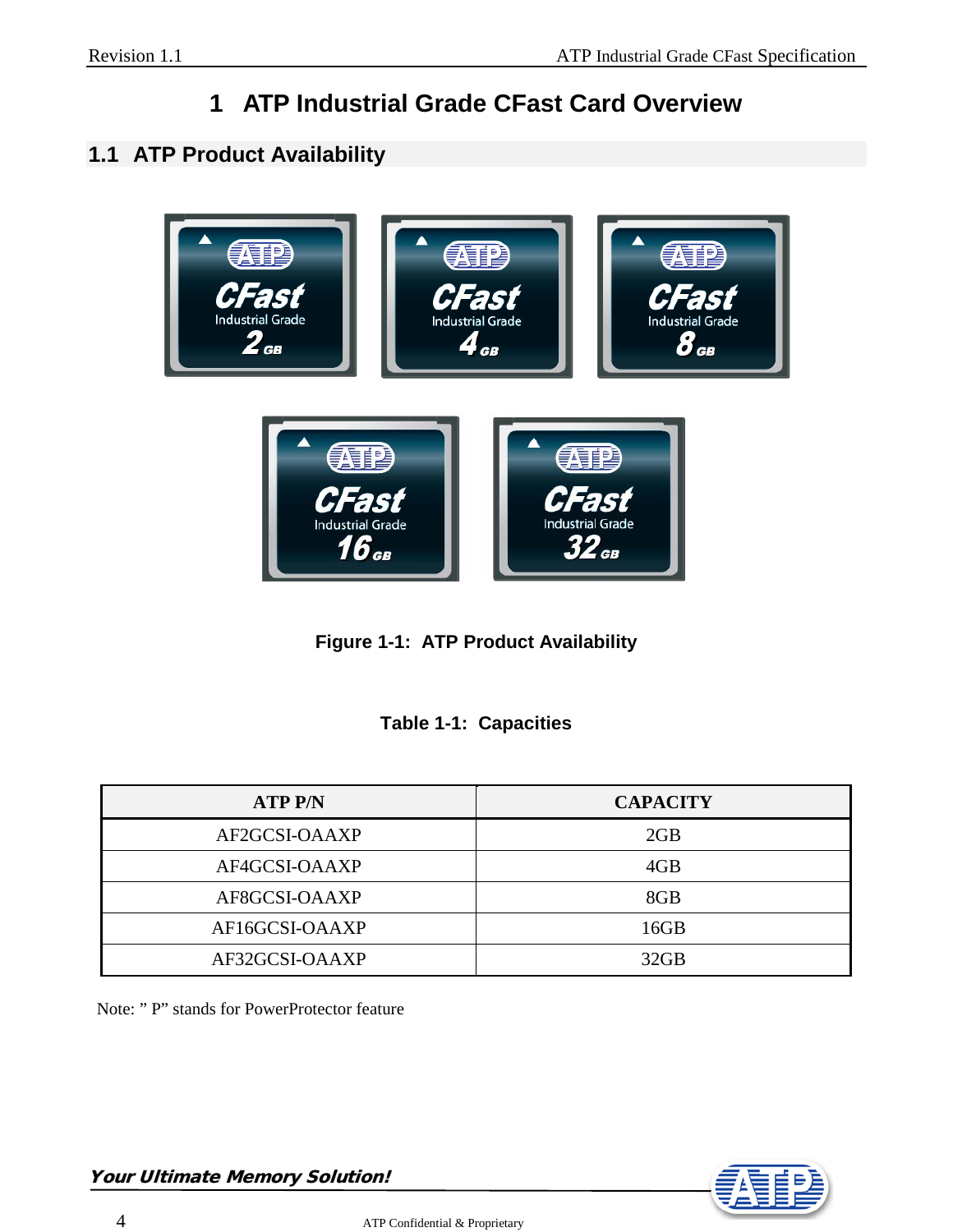#### <span id="page-4-0"></span>**1.2 Introduction**

With a form factor similar to CompactFlash card and a faster and more advanced SATA interface, ATP Industrial Grade CFast card is the ideal replacement of CompactFlash card. ATP Industrial Grade CFast card is fully compliant with CFA CFast specification version 1.1 with a SATA 3Gb/s interface. The CFast card contains a 24-pin connector consisting of a SATA compatible 7-pin signal connector and a 17-pin power and control connector. Compared to traditional CompactFlash card with ATA/IDE interface, ATP CFast card features high-speed data transfer capability of up to 142MB/s read speed, and a 112MB/s write speed.

By utilizing SLC NAND flash memory and Global Wear Leveling technology, the ATP Industrial Grade CFast cards have enhanced endurance levels and longer product life spans. The produce line implements ECC (Error Correction Code) and StaticDataRefresh technologies, which correct and monitor the error bit levels to ensure data integrity.

Incorporating the S.M.A.R.T. (Self-Monitoring, Analysis, and Reporting Technology) function, users are able to monitor various parameters of endurance and reliability. This information helps to predict storage failure with preventative action.

ATP PowerProtector technology guarantees reliable controller and lasting NAND flash operation with a back power circuit during a power outage. The standalone design of PowerProtector ensures a sufficient amount of backup power during any power abnormalities such as unstable voltages.

# <span id="page-4-1"></span>**1.3 Application**

The new CFast specification, a combination of CF and ATA serial Transport (AST), is recommended as new boot and storage device in embedded and industrial markets. These markets include military/aerospace, automation, marine navigation, embedded system, telecommunication equipment/ networking and medical equipment where mission-critical data requires the highest level of reliability, durability, and data integrity.



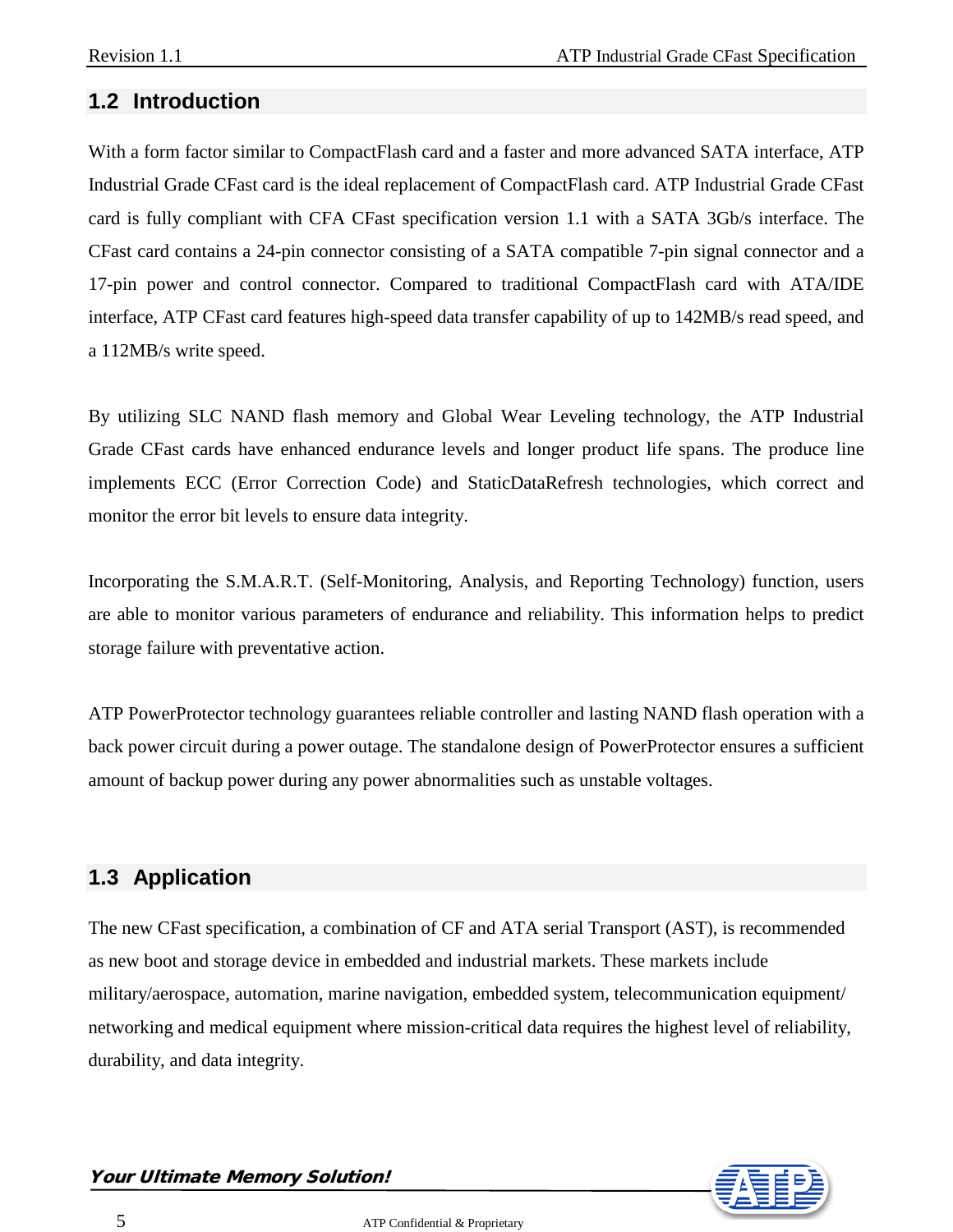# <span id="page-5-0"></span>**1.4 Main Features**

**Single-Level-Cell (SLC) NAND Flash**

#### **Host Interface:**

- Compliant with SATA Specification 2.6 and CFast Specification 1.1
- SATA 3.0Gb/s interface
- 24-pin connector: 7-pin signal connector and 17-pin power and control connector

#### **High performance:**

- Sequential read up to  $142MB/s$
- Sequential write up to  $112MB/s$
- Capacity: 2GB to 32GB
- $\Box$  Industrial grade operating temp.: -40 $\rm ^{o}C$  to 85 $\rm ^{o}C$

#### **Endurance:**

- Enhanced endurance by Global Wear Leveling algorithm and bad block management
- BCH-ECC engine can correct up to 40 bit errors per 1,024 Bytes data
- TBW (Total Bytes Written): up to 640 Terabyte random write (32GB CFast card)
- **StaticDataRefresh technology to ensure data integrity in read operations.**
- **ATP PowerProtector, built-in hardware power-down data protection**
- **S.M.A.R.T. function support for life time monitor**
- **Support NCQ/TRIM command** (**require OS/HW/Driver support)**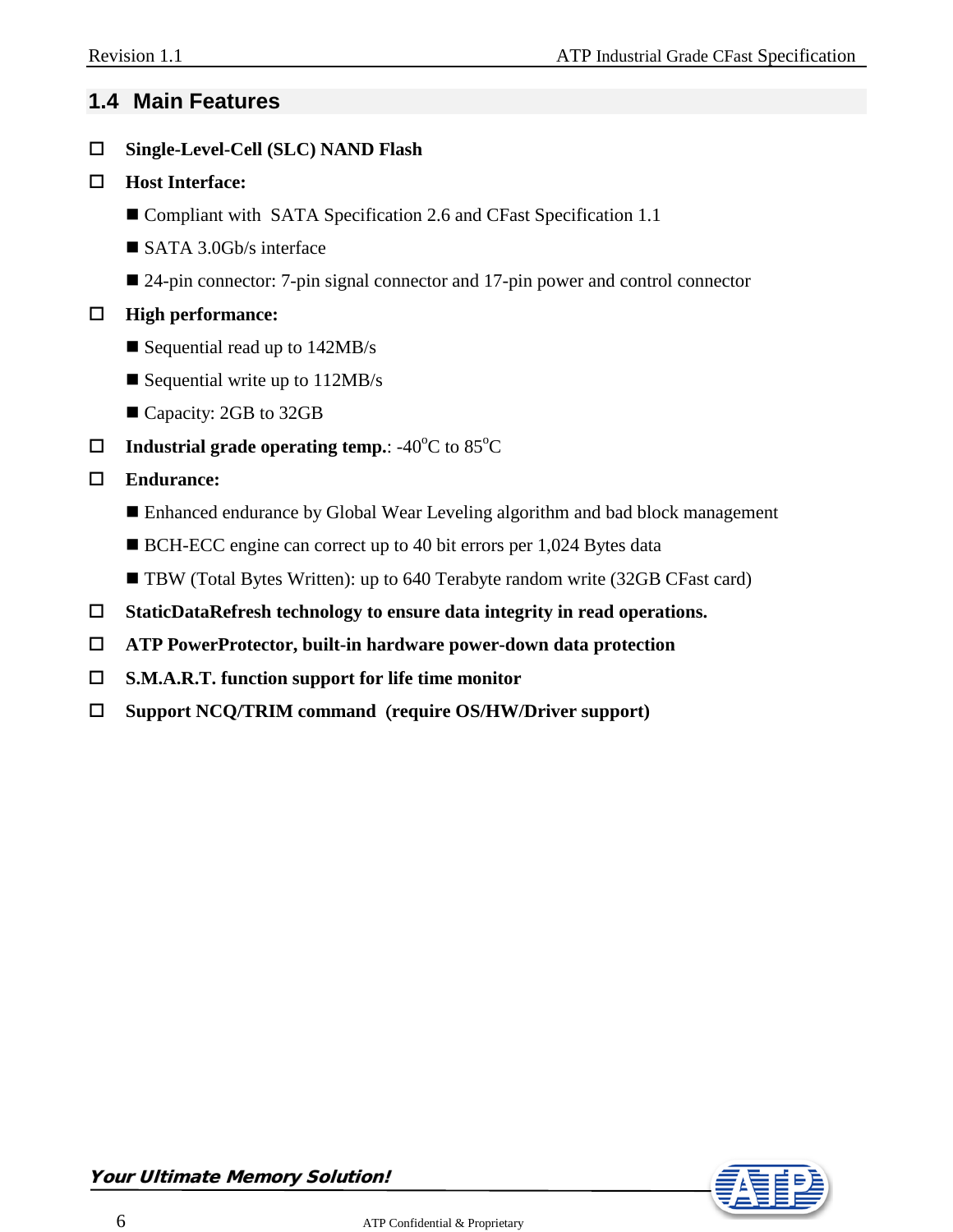# **2 Product Specification**

# <span id="page-6-1"></span><span id="page-6-0"></span>**2.1 Supply Voltage**

#### **Table 2.1 Supply Voltage**

| Parameter                | <b>Symbol</b> | Min | ⊺vn  | <b>Max</b>             | <b>Unit</b> |
|--------------------------|---------------|-----|------|------------------------|-------------|
| $\Delta$ upply<br>oltage | م م<br>w      | .   | ن. ب | $\overline{ }$<br>J.HJ |             |

# <span id="page-6-2"></span>**2.2 Current Consumption**

#### **Table 2.2 Current Consumption**

| <b>Current Consumption</b> | 3.3V    | Unit |
|----------------------------|---------|------|
| Read (typ/max)             | 270/310 | mA   |
| Write $(typ/max)$          | 330/410 | mA   |
| Idle                       | 194     | mA   |

Note: The value is measured based on  $32GB$ yte CFast card at  $25^{\circ}$ C and normal supply voltage. The consumption of each CFast card may be different and the maximum value is for reference purpose.

#### <span id="page-6-3"></span>**2.3 Environment Specification**

|  | <b>Table 2-3: Environment Specification</b> |  |
|--|---------------------------------------------|--|
|--|---------------------------------------------|--|

| <b>TYPE</b>                                     |               | <b>MEASUREMENT</b>                                                                             |
|-------------------------------------------------|---------------|------------------------------------------------------------------------------------------------|
|                                                 | Operation     | -40 <sup>o</sup> C to +85 <sup>o</sup> C                                                       |
| Temperature                                     | Non-Operation | -40 <sup>o</sup> C to +85 <sup>o</sup> C                                                       |
| Humidity                                        | Storage       | +40°C, 93% RH / 500hrs<br>+85°C, 85% RH / 1000hrs                                              |
| <b>Random Vibration Test</b><br>$(JESD22-B103)$ | Non-Operation | 20G Peak, 20~2000Hz                                                                            |
| <b>Shock Test</b><br>$(JESD22-B110)$            | Non-Operation | 1500G, 0.5ms duration, half sine wave                                                          |
| UV Light Exposure Test<br>$(ISO 7816-1)$        | Non-Operation | $254nm$ , $15Ws/cm2$                                                                           |
| Drop Test                                       | Non-Operation | 120cm/Free fall/9 times                                                                        |
| <b>ESD</b><br>$(IEC 61000-4-2)$                 | Non-Operation | non-contact pad (Coupling plane discharge) +/- 8KV<br>non-contact pad (Air discharge) +/- 15KV |



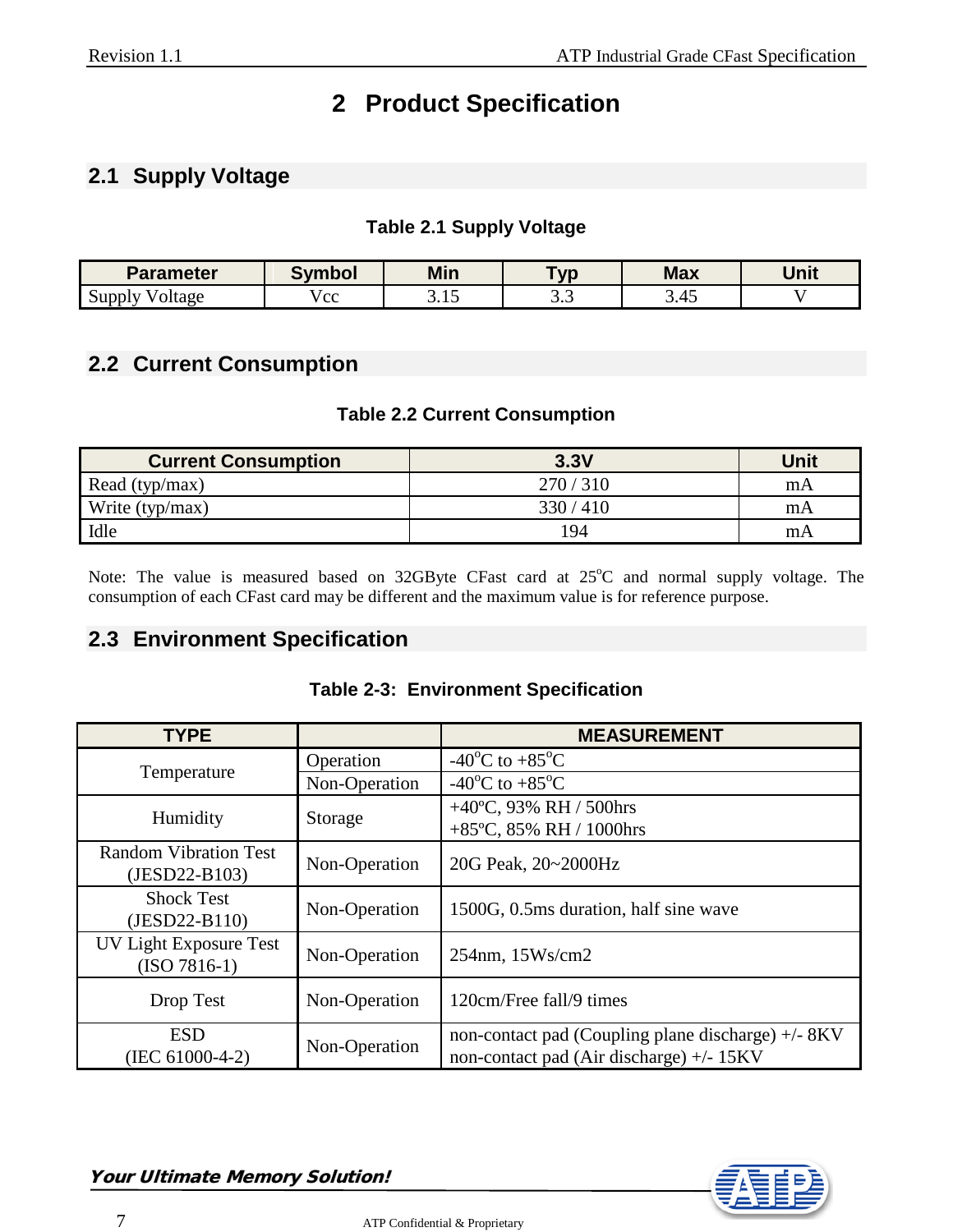# <span id="page-7-0"></span>**2.4 Reliability**

| Type                        | <b>Measurement</b> |                                         |  |  |
|-----------------------------|--------------------|-----------------------------------------|--|--|
| Number of insertions        | $10,000$ minimum   |                                         |  |  |
| Endurance                   |                    | Global Wear Leveling algorithm          |  |  |
|                             |                    | SLC block endurance: 100,000 P/E cycles |  |  |
|                             | 2GB                | 40 terabyte random write                |  |  |
|                             |                    | 80 terabyte sequential write            |  |  |
|                             | 4GB                | 80 terabyte random write                |  |  |
| <b>CFast Endurance</b>      |                    | 160 terabyte sequential write           |  |  |
| <b>TBW</b>                  | 8GB                | 160 terabyte random write               |  |  |
|                             |                    | 320 terabyte sequential write           |  |  |
| (Total Bytes Written)       | 16GB               | 320 terabyte random write               |  |  |
|                             |                    | 640 terabyte sequential                 |  |  |
|                             | 32GB               | 640 terabyte random write               |  |  |
|                             |                    | 1,280 terabyte sequential write         |  |  |
| MTBF $(25^{\circ}\text{C})$ | $>5,000,000$ hours |                                         |  |  |

#### **Table 2-4: Reliability**

Note: Endurance for flash products can be predicted based on the usage conditions applied to the device, the internal NAND flash cycles, the write amplification factor, and the wear leveling efficiency of the flash devices.

# <span id="page-7-1"></span>**2.5 CFast Card Capacity**

#### **Table 2-5: CFast Card Capacity**

| <b>Product Capacity</b> | <b>LBA (Sectors)</b> | <b>Physical Capacity (Bytes)</b> |
|-------------------------|----------------------|----------------------------------|
| 2GB                     | 3864576              | 1,978,195,968                    |
| 4GB                     | 7839744              | 4,013,678,592                    |
| 8GB                     | 15458304             | 7,914,332,160                    |
| 16GB                    | 30916608             | 15,829,303,296                   |
| 32GB                    | 61849600             | 31,666,995,200                   |

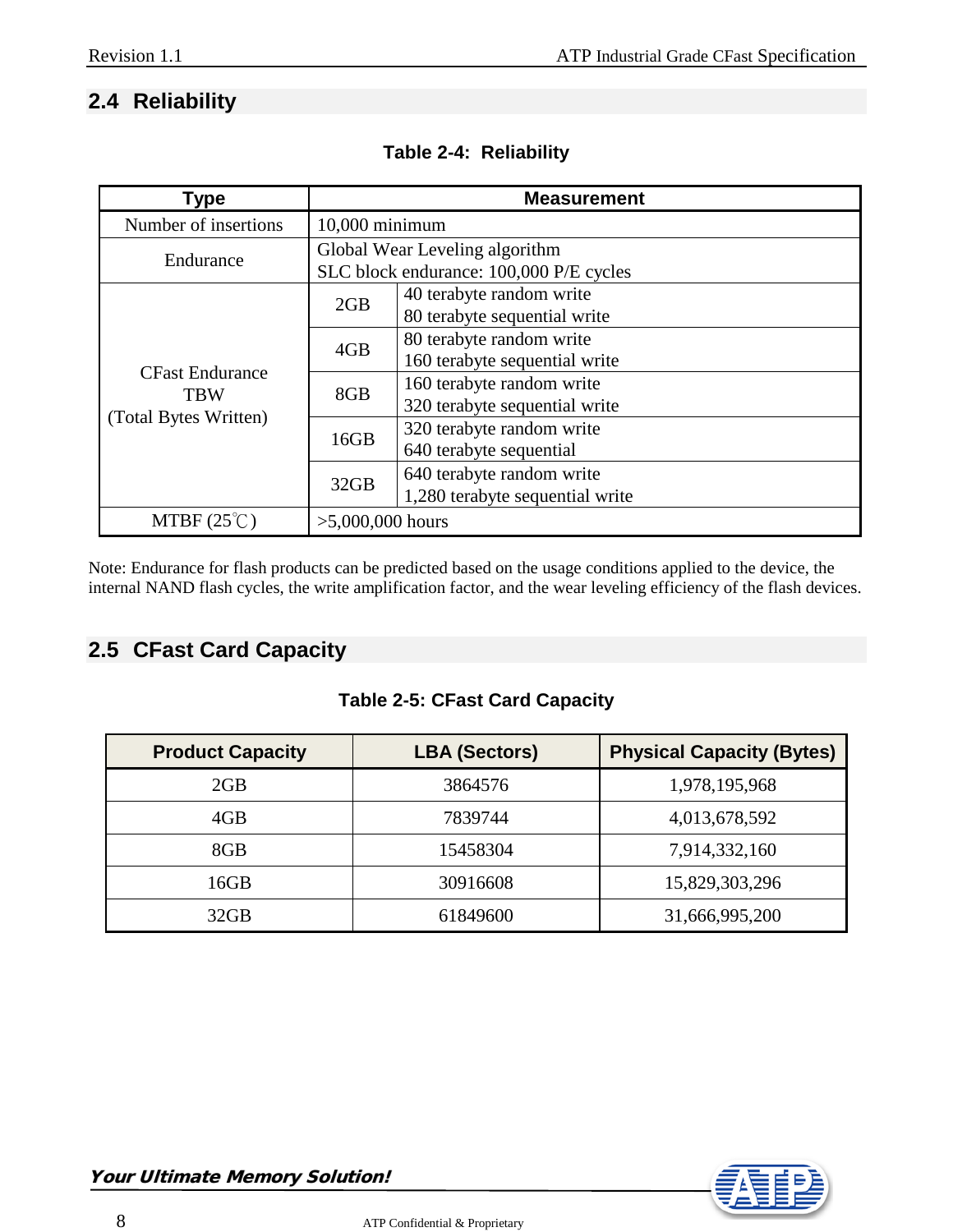# <span id="page-8-1"></span><span id="page-8-0"></span>**2.6 Performance**

**2.6.1 IOPS**

#### **Table 2-61: IOPS**

| <b>ype</b>                 | Value      |  |
|----------------------------|------------|--|
| 4K Random Read IOPS (32GB) | 4,609 IOPS |  |

<span id="page-8-2"></span>Notes: IOPS: Input / Output Operations per Second

#### **2.6.2 Read/Write Performance**

| <b>Model P/N</b> | Seq. Read<br>(KB/s) | Seq. Write<br>(KB/s) | <b>Random Read</b><br>(KB/s) | <b>Random Write</b><br>(KB/s) |
|------------------|---------------------|----------------------|------------------------------|-------------------------------|
| AF2GCSI-OAAXP    | 31950               | 14808                | 30117                        | 6361                          |
| AF4GCSI-OAAXP    | 63900               | 30095                | 56888                        | 9426                          |
| AF8GCSI-OAAXP    | 127601              | 69861                | 90319                        | 13865                         |
| AF16GCSI-OAAXP   | 137912              | 113777               | 93515                        | 18584                         |
| AF32GCSI-OAAXP   | 141485              | 111455               | 90319                        | 18980                         |

#### **Table 2-62: Read/Write Performance**

Note: Tested by HDBench 3.40 beta6 with 40MB file size. The performance may vary based on different testing environments.

# <span id="page-8-3"></span>**2.7 Certification and compliance**

#### **Table 2-7: Certification table**

| Mark/Approval | <b>Documentation</b>                                                                                                                                                                                                                                                                                                                                                                                                           | <b>Certification</b> |
|---------------|--------------------------------------------------------------------------------------------------------------------------------------------------------------------------------------------------------------------------------------------------------------------------------------------------------------------------------------------------------------------------------------------------------------------------------|----------------------|
|               | The CE marking (also known as CE mark) is a mandatory conformance mark on many<br>products placed on the single market in the European Economic Area (EEA). The CE<br>marking certifies that a product has met EU consumer safety, health or environmental<br>requirements. CE stands for Conformité Européenne, "European conformity" in French.                                                                              | Yes                  |
|               | FCC Part 15 Class B was used for Evolution of United States (US) Emission Standards<br>for Commercial Electronic Products, The United States (US) covers all types of<br>unintentional radiators under Subparts A and B (Sections 15.1 through 15.199) of FCC<br>47 CFR Part 15, usually called just FCC Part 15                                                                                                               | Yes                  |
|               | RoHS is the acronym for Restriction of Hazardous Substances. RoHS, also known as<br>Directive 2002/95/EC, originated in the European Union and restricts the use of specific<br>hazardous materials found in electrical and electronic products. All applicable products<br>in the EU market after July 1, 2006 must pass RoHS compliance. For the complete<br>directive, see Directive 2002/95/EC of the European Parliament. | Yes                  |



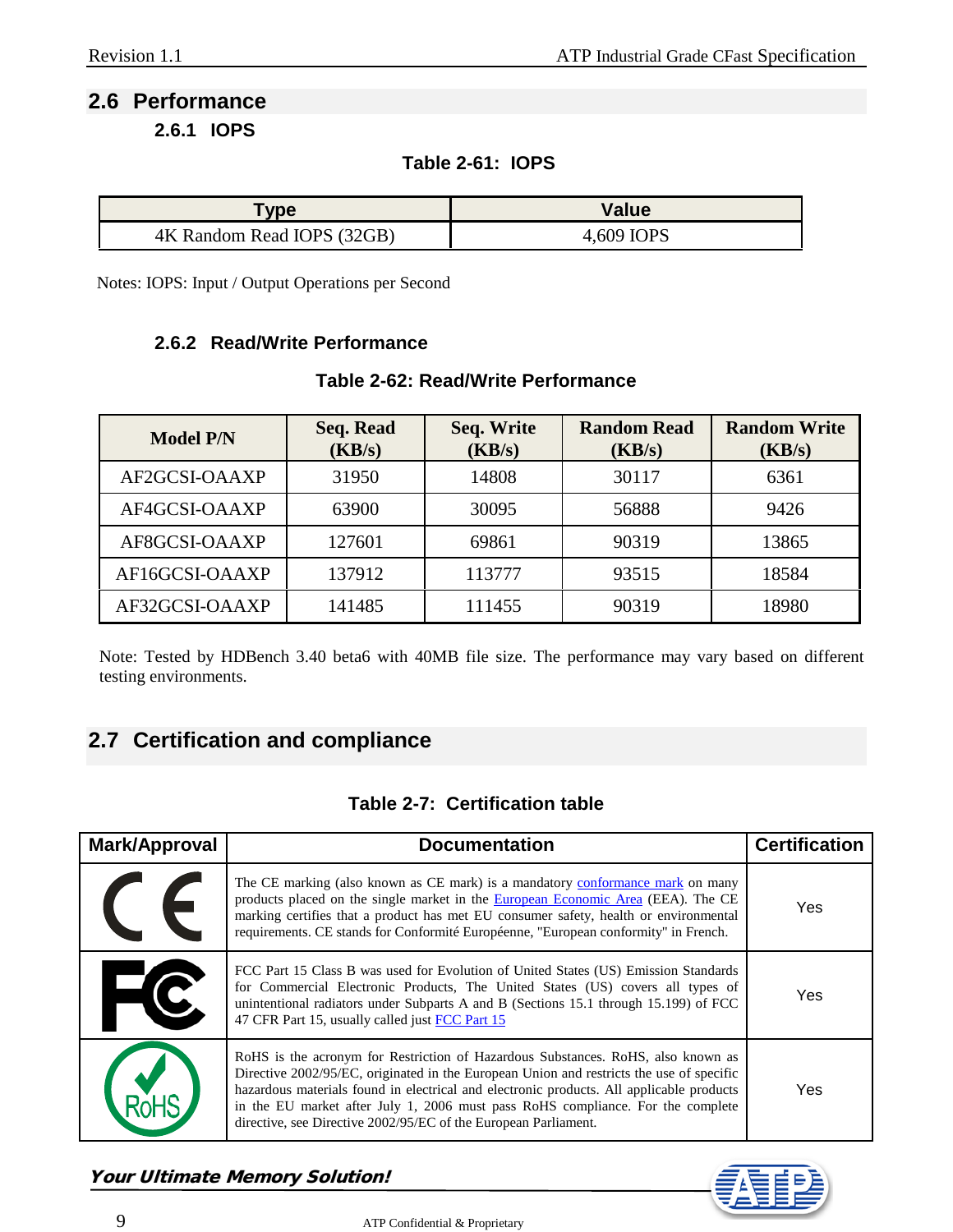#### <span id="page-9-0"></span>**2.8 Global Wear Leveling- Longer Life Expectancy**

The program / erase cycle of each sector/page/block is finite. Writing constantly on the same spot will cause the flash to wear out quickly. Furthermore, bit errors are not proportioned to P/E cycles; sudden death may occur when the block is close to its P/E cycle limit. Then unrecoverable bit errors will cause fatal data loss (especially for system data or FAT).

Global Wear Leveling algorithm evenly distributes the P/E cycles of each block to minimize the possibility of one block exceeding its max P/E cycles before the rest. In return, the life expectancy of memory storage device is prolonged and the chance/occurrence of unrecoverable bit errors could be reduced.

#### <span id="page-9-1"></span>**2.9 SaticDataRefresh Technology – Ensure Data Integrity**

Over time the error bits accumulate to the threshold in the flash memory cell and eventually become uncorrectable despite using the ECC engine. In the traditional handling method, the data is moved to a different location in the flash memory; despite the corrupted data is beyond repaired before the transition.

To prevent data corruption, ATP Industrial Grade CFast card monitors the error bit levels in each read operation. When it reaches the preset threshold value, StaticDataRefresh is activated by erasing and re-programming the data into another block. After the re-programming operation is completed, the controller reads the data and compares the data/parity to ensure data integrity.

# <span id="page-9-2"></span>**2.10 ATP PowerProtector – Built-in Power Failure Data Protection**

ATP PowerProtector technology ensures a sufficient amount of reserve power during any power abnormalities such as unstable voltages and power outages. PowerProtector's patent pending technology is a stand alone hardware design that does not require specific controllers or customized firmware. This feature provides greater flexibility during the design of a smaller form factor such as CFast cards.

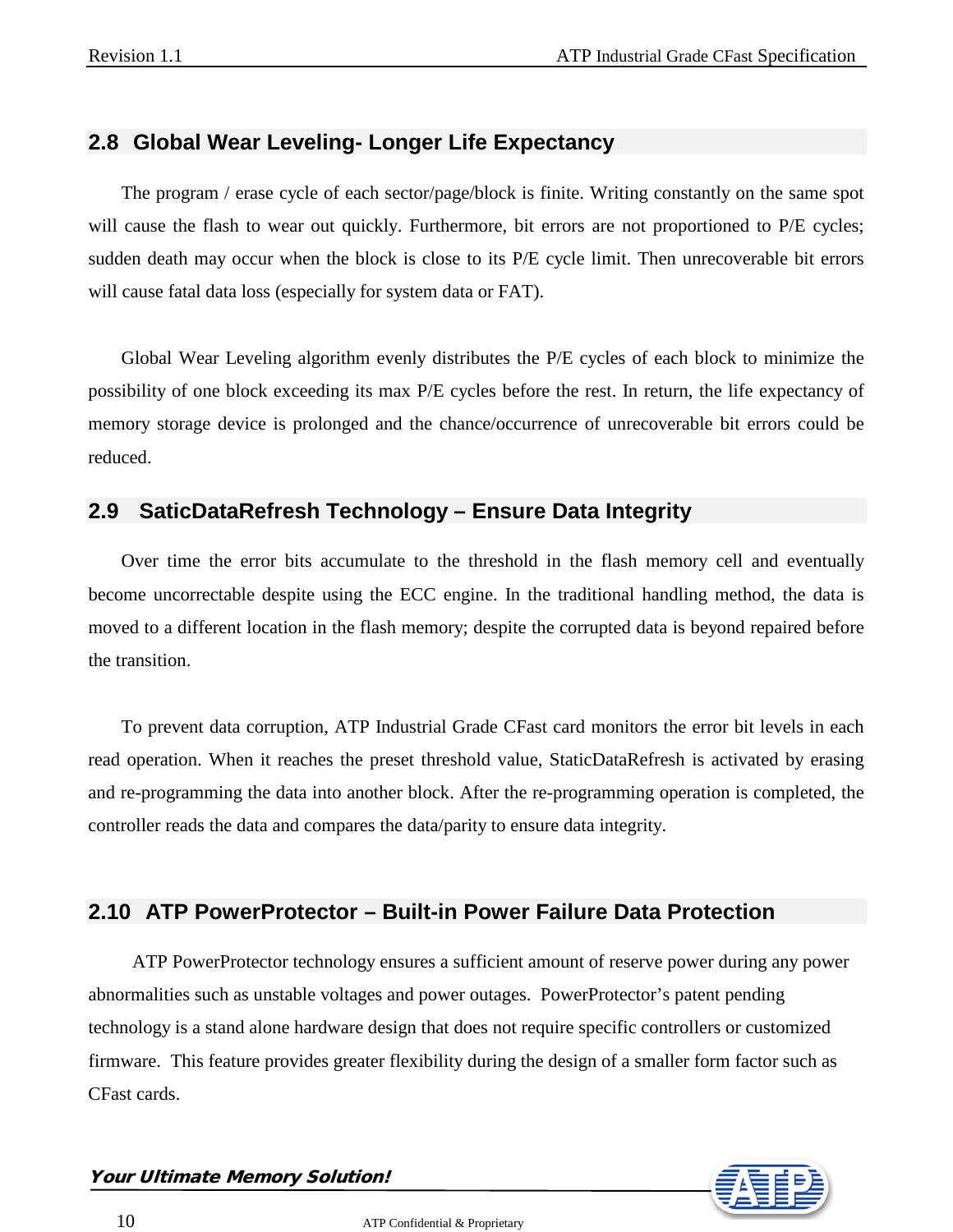During a sudden power failure, the drive then draws power from PowerProtector's solid state capacitors for reserve power, which guarantees reliable drive operations. The solid state capacitors allow the flash to finish processing the last command or data.

SuperCap, the traditional power protection design, is well known for its sensitivity to temperature change and has a tendency of losing its capacitance and functionality at extreme temperatures. The average life span of SuperCap is less than two years; the capacitance will degrade over time and eventually fail to perform.

ATP PowerProtector surpasses the natural limitations of SuperCap designs by supporting wide temperature and an average life span of over five years without capacitance degradation. PowerProtector offers an advanced level of protection ensuring that data integrity is not compromised during a power failure scenario, and preserves critical data in mission critical applications.

#### <span id="page-10-0"></span>**2.11 NCQ/TRIM Command Support**

NCQ (Native Command Queuing) is to optimize the order in which received read and write commands are executed. Under certain circumstances, it could enhance performance up to 30%.

TRIM command is to allow an operating system to inform a SATA device which blocks of data are no longer considered in use and can be wiped internally. The result is the SATA device will have more free space enabling lower write amplification and higher performance. It enables garbage collection, which prevents performance from slowing down due to invalid blocks after using for a period of time.

NCQ and TRIM command require OS/HW/Driver support from host device.

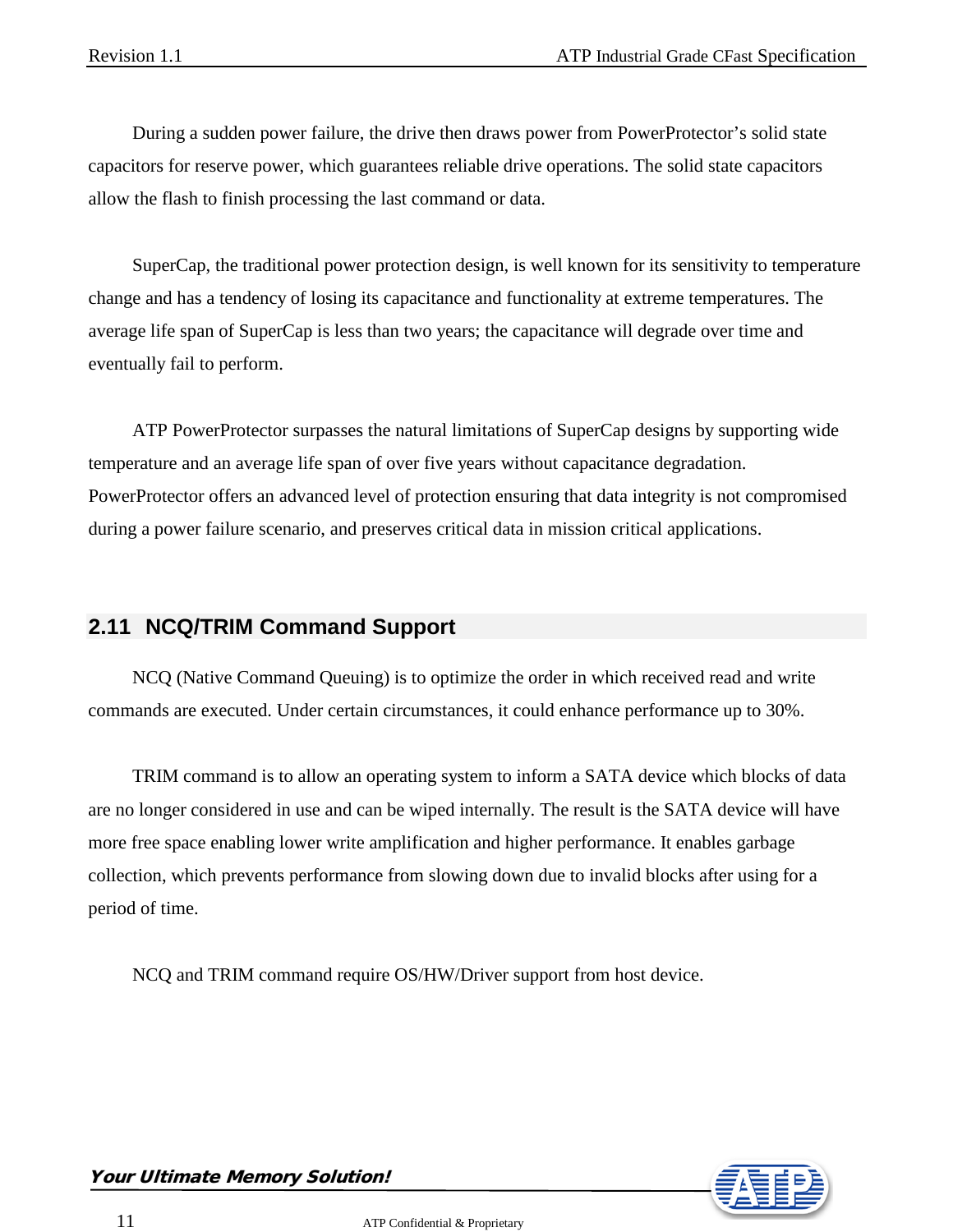### <span id="page-11-0"></span>**2.12 Physical Dimension Specification**

| Type   |           | <b>Measurement</b>  |  |
|--------|-----------|---------------------|--|
|        | Length    | $36.4 \pm 0.15$ mm  |  |
|        | Width     | $42.80 \pm 0.10$ mm |  |
| Type I | Thickness | 3.6 mm maximum      |  |
|        | Weight    | 9.0 g typical       |  |

**Table 2-12: Physical Specifications**

# <span id="page-11-1"></span>**2.13 Mechanical Form Factor (Units in MM)**

**Figure 2-13: ATP CFast Physical Dimensions**



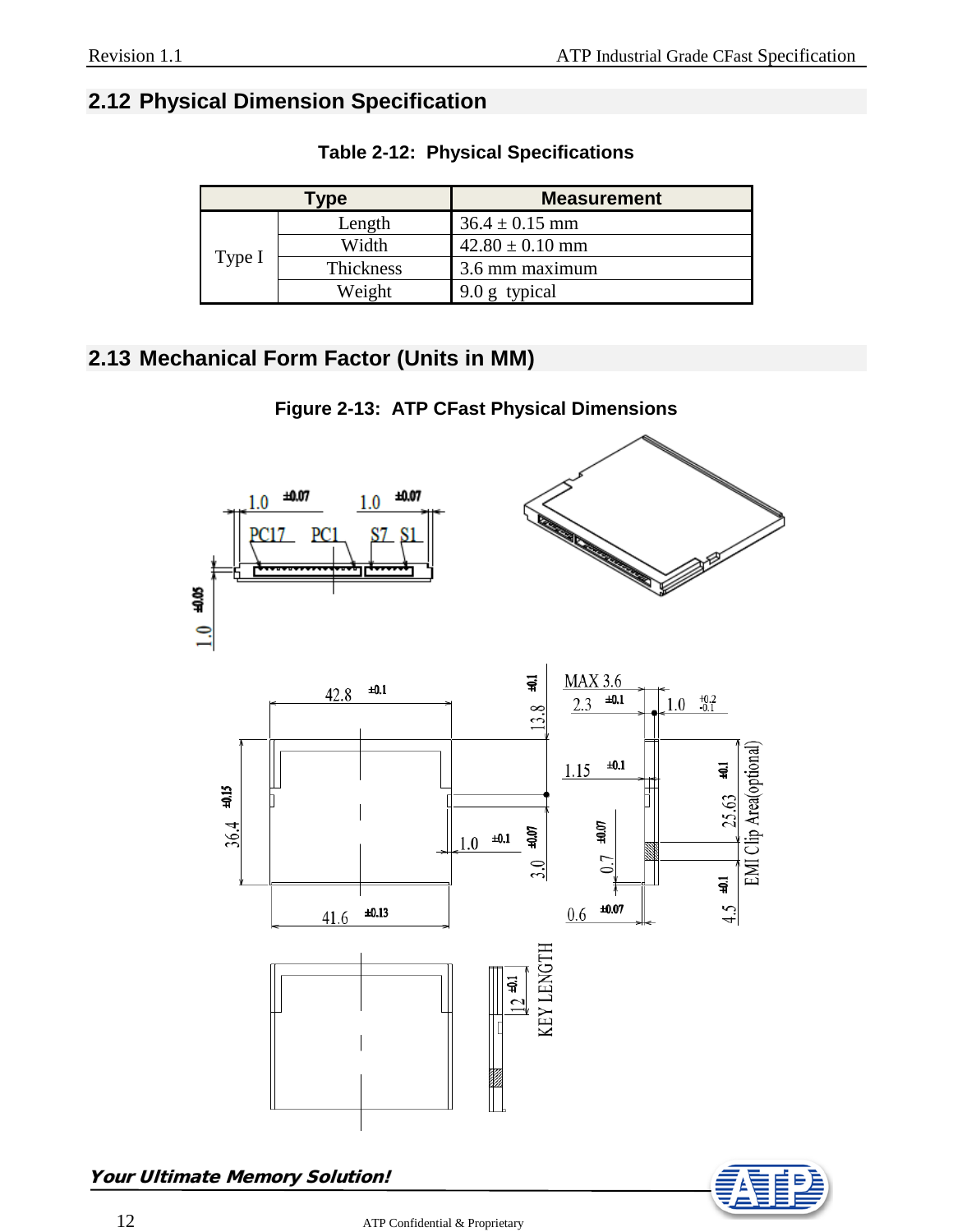# **3 Electrical Interface**

# <span id="page-12-1"></span><span id="page-12-0"></span>**3.1 Pin Assignments and Pin Type**

The signal/pin assignments are listed in Table 3-1: Pin Assignments and Pin Type

Low active signals have a "-" prefix. Pin types are Input, Output or Input/Output. Section 3.3 defines the DC characteristics for all input and output type structures.

| <b>Number</b>   | <b>Segment</b> | <b>Name</b>      | <b>Type</b>                               | <b>Description</b>          | <b>Mate Sequence</b> |
|-----------------|----------------|------------------|-------------------------------------------|-----------------------------|----------------------|
| S <sub>1</sub>  | <b>SATA</b>    | <b>SGND</b>      | Ground for signal integrity<br>Signal GND |                             | 1 <sup>st</sup>      |
| S <sub>2</sub>  | <b>SATA</b>    | $A+$             | <b>SATA Differential</b>                  | Signal Pair A               | 2 <sub>nd</sub>      |
| S <sub>3</sub>  | <b>SATA</b>    | A-               | <b>SATA Differential</b>                  |                             | 2 <sub>nd</sub>      |
| S <sub>4</sub>  | <b>SATA</b>    | <b>SGND</b>      | Signal GND                                | Ground for signal integrity | 1 <sup>st</sup>      |
| S <sub>5</sub>  | <b>SATA</b>    | <b>B-</b>        | <b>SATA Differential</b>                  | Signal Pair B               | 2 <sub>nd</sub>      |
| S <sub>6</sub>  | <b>SATA</b>    | $B+$             | <b>SATA Differential</b>                  |                             | 2 <sub>nd</sub>      |
| S7              | <b>SATA</b>    | <b>SGND</b>      | Signal GND                                | Ground for signal integrity | 1 <sup>st</sup>      |
|                 | Key            |                  |                                           |                             |                      |
|                 | Key            |                  |                                           |                             |                      |
| PC <sub>1</sub> | PWR/CTL        | CDI              | <b>CMOS Input</b>                         | Card Detect In              | 3 <sub>rd</sub>      |
| PC <sub>2</sub> | PWR/CTL        | <b>GND</b>       | Device GND                                |                             | 1st                  |
| PC <sub>3</sub> | PWR/CTL        | <b>TBD</b>       | <b>TBD</b>                                |                             | 2 <sub>nd</sub>      |
| PC4             | PWR/CTL        | <b>TBD</b>       | <b>TBD</b>                                |                             | 2 <sub>nd</sub>      |
| PC <sub>5</sub> | PWR/CTL        | <b>TBD</b>       | <b>TBD</b>                                |                             | 2 <sub>nd</sub>      |
| PC6             | PWR/CTL        | <b>TBD</b>       | <b>TBD</b>                                |                             | 2 <sub>nd</sub>      |
| PC7             | PWR/CTL        | <b>GND</b>       | Device GND                                |                             | 1 <sup>st</sup>      |
| PC <sub>8</sub> | PWR/CTL        | LED <sub>1</sub> | <b>LED Output</b>                         | <b>LED Output</b>           | 2 <sub>nd</sub>      |
| PC <sub>9</sub> | PWR/CTL        | LED <sub>2</sub> | <b>LED Output</b>                         | <b>LED Output</b>           | 2 <sub>nd</sub>      |
| <b>PC10</b>     | PWR/CTL        | IO <sub>1</sub>  | <b>CMOS Input/Output</b>                  | Reserved Input/Output       | 2 <sub>nd</sub>      |
| <b>PC11</b>     | PWR/CTL        | IO <sub>2</sub>  | <b>CMOS Input/Output</b>                  | Reserved Input/Output       | 2 <sub>nd</sub>      |
| <b>PC12</b>     | PWR/CTL        | IO <sub>3</sub>  | <b>CMOS Input/Output</b>                  | Reserved Input/Output       | 2 <sub>nd</sub>      |
| <b>PC13</b>     | PWR/CTL        | <b>PWR</b>       | 3.3V<br>Device Power (3.3V)               |                             | 2 <sub>nd</sub>      |
| <b>PC14</b>     | PWR/CTL        | <b>PWR</b>       | 3.3V                                      | Device Power (3.3V)         | 2 <sub>nd</sub>      |
| <b>PC15</b>     | PWR/CTL        | <b>PGND</b>      | Device GND                                | Device Ground               | 1st                  |
| <b>PC16</b>     | PWR/CTL        | <b>PGND</b>      | Device GND                                | Device Ground               | 1 <sup>st</sup>      |
| <b>PC17</b>     | PWR/CTL        | CDO              | <b>CMOS Output</b>                        | Card Detect Out             | 3 <sub>rd</sub>      |

**Table 3-1: Pin Assignments and Pin Type**

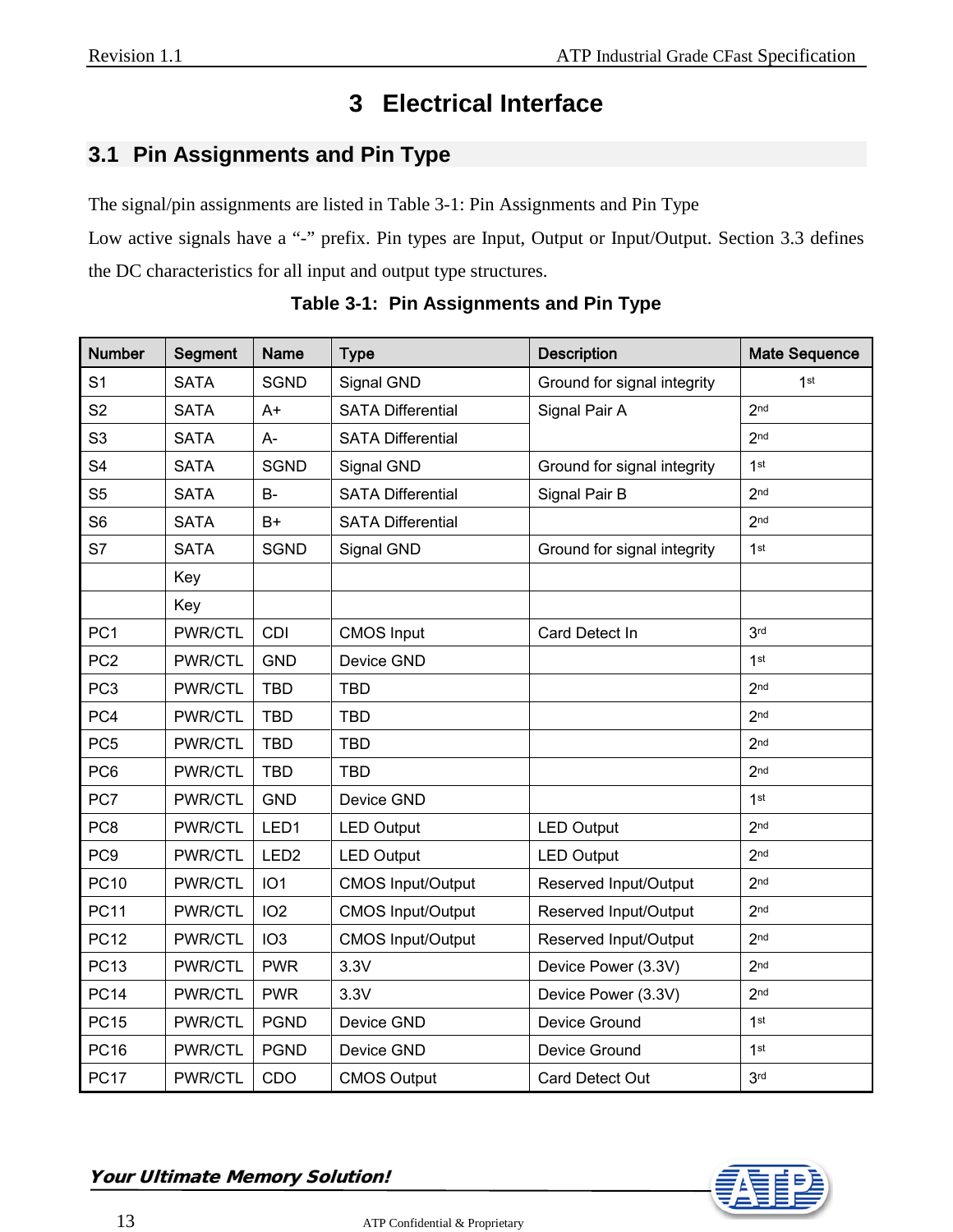#### <span id="page-13-0"></span>**3.2 Electrical Description**

Table 3-2: Signal Description describes the I/O signals. Signals whose source is in the host are designated as inputs while signals that the CFast Card sources are outputs.

| <b>Description of SATA Segment Pins</b> |                          |                                                                                                                                                                                                                                                                                                                                                                                                                                             |  |  |
|-----------------------------------------|--------------------------|---------------------------------------------------------------------------------------------------------------------------------------------------------------------------------------------------------------------------------------------------------------------------------------------------------------------------------------------------------------------------------------------------------------------------------------------|--|--|
| <b>NAME</b>                             | <b>TYPE</b>              | <b>DESCRIPTION</b>                                                                                                                                                                                                                                                                                                                                                                                                                          |  |  |
| <b>SGND</b>                             | Signal Ground            | These are intended to provide isolation for the high speed differential signals.                                                                                                                                                                                                                                                                                                                                                            |  |  |
| $A+, A-,$<br>$B+, B-$                   | <b>SATA Differential</b> | The functionality and electrical characteristics of these pins are defined in the<br><b>SATA</b> reference                                                                                                                                                                                                                                                                                                                                  |  |  |
|                                         |                          | <b>Description of PWR/CTL Segment Pins</b>                                                                                                                                                                                                                                                                                                                                                                                                  |  |  |
| <b>NAME</b>                             | <b>TYPE</b>              | <b>DESCRIPTION</b>                                                                                                                                                                                                                                                                                                                                                                                                                          |  |  |
| <b>CDI</b>                              | <b>CMOS</b> Input        | This signal is driven by the CFast host, and shall be sampled by the CFast<br>device<br>This pin shall be shorted on a CFast device to CDO.<br>This signal and CDO provide a mechanism for a CFast host to detect that a<br>CFast device has been fully inserted, and so that power can be applied safely.<br>The host may drive, and the device may sample, this pin to provide signaling<br>to enable CFast Power Management Sleep state. |  |  |
| <b>CDO</b>                              | <b>CMOS</b> Output       | This pin shall be shorted on the CFast device to CDI. It is effectively driven<br>by CDI.                                                                                                                                                                                                                                                                                                                                                   |  |  |
| LED1                                    | <b>LED</b> Output        | <b>LED</b> Output                                                                                                                                                                                                                                                                                                                                                                                                                           |  |  |
| LED <sub>2</sub>                        | <b>LED</b> Output        | <b>LED</b> Output                                                                                                                                                                                                                                                                                                                                                                                                                           |  |  |
| IO <sub>1</sub>                         | CMOS Input/Output        | Unassigned Input/Output pin                                                                                                                                                                                                                                                                                                                                                                                                                 |  |  |
| IO <sub>2</sub>                         | CMOS Input/Output        | Unassigned Input/Output pin                                                                                                                                                                                                                                                                                                                                                                                                                 |  |  |

IO3 CMOS Input/Output Unassigned Input/Output pin

# **Table 3-2: Signal Description**

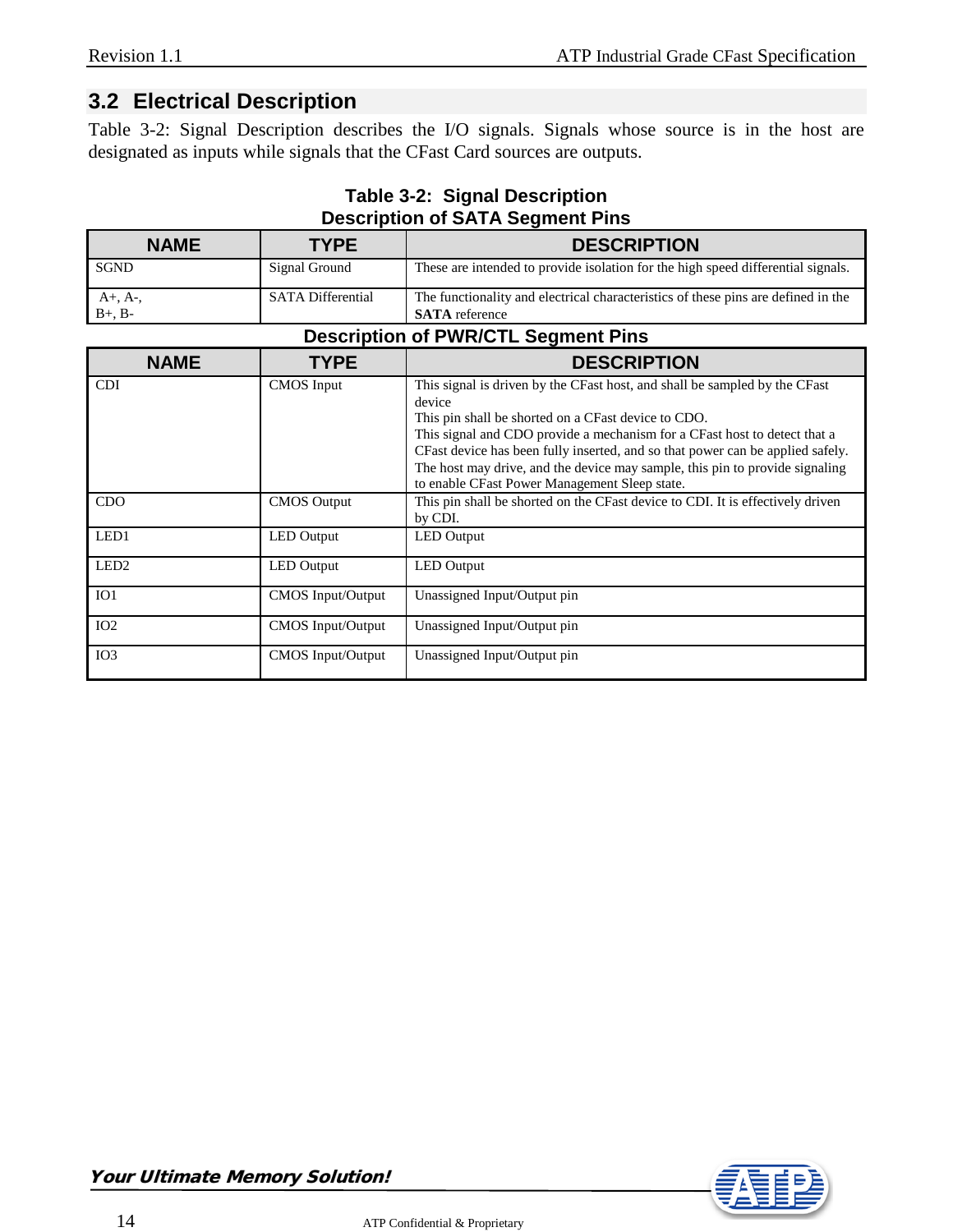# <span id="page-14-0"></span>**3.3 Electrical Specification**

The tables in this section define all D.C. Characteristics for the CFast Card Series. Unless otherwise stated, conditions are:

 $Vcc = 3.3V + 5\%$ 

Ta =  $-40^{\circ}$ C to 85 $^{\circ}$ C

#### **Table 3-3: Absolute Maximum Conditions**

| <b>PARAMETER</b>                                   | SYMBOL | <b>CONDITIONS</b>                 |
|----------------------------------------------------|--------|-----------------------------------|
| Input Power                                        | Vcc.   | $-0.3$ Vmin. to 3.6Vmax.          |
| Voltage on any pin except Vcc with respect to GND. |        | $-0.5V$ min. to $Vcc + 0.5V$ max. |

The card does not need to operate, or to meet any operating specifications outside its operating conditions. Application of absolute maximum conditions shall not damage the card.

#### <span id="page-14-1"></span>**3.3.1 Maximum input current**

|  |  | Table 3-31: Maximum Input Current |
|--|--|-----------------------------------|
|--|--|-----------------------------------|

| <b>POWER</b> | Voltage                                                    | Average              | Average              | Average              | Average              |
|--------------|------------------------------------------------------------|----------------------|----------------------|----------------------|----------------------|
| <b>LEVEL</b> | <b>Temperature</b>                                         | <b>Current Range</b> | <b>Current Range</b> | <b>Current Range</b> | <b>Current Range</b> |
|              | <b>During Test</b>                                         | (Active)             | (Partial)            | (Slumber)            | (PHYSLP)             |
| $\theta$     | $3.3V \pm 1\%$ at<br>$23^{\circ}$ C $\pm$ 1 <sup>°</sup> C | $0 - 500mA$          | $0 - 500mA$          | $0-250mA$            | $0-20mA$             |
|              | $3.3V \pm 1\%$ at<br>$23^{\circ}$ C $\pm$ 1°C              | $0 - 1200$ mA        | $0 - 1200$ mA        | $0-250mA$            | $0-20mA$             |

To comply with this specification, current requirements shall not exceed the maximum limit.

For CFast cards, two power levels are defined. Power Level 0 has a maximum average current of 500 mA, while Power Level 1 has an increased maximum current of 1200 mA for 3.3V. If the CFast card does not support the CFA Feature Set, the card shall stay within the power envelope of Power Level 1. CFast cards shall operate within the specifications for Power Level 0 at power on and after reset. CFast cards shall also support ATA Identify Device and Set Features commands in Power Level 0. This requirement allows the host device to determine the CFast card's capabilities and which Power Levels are supported. The possibilities are:

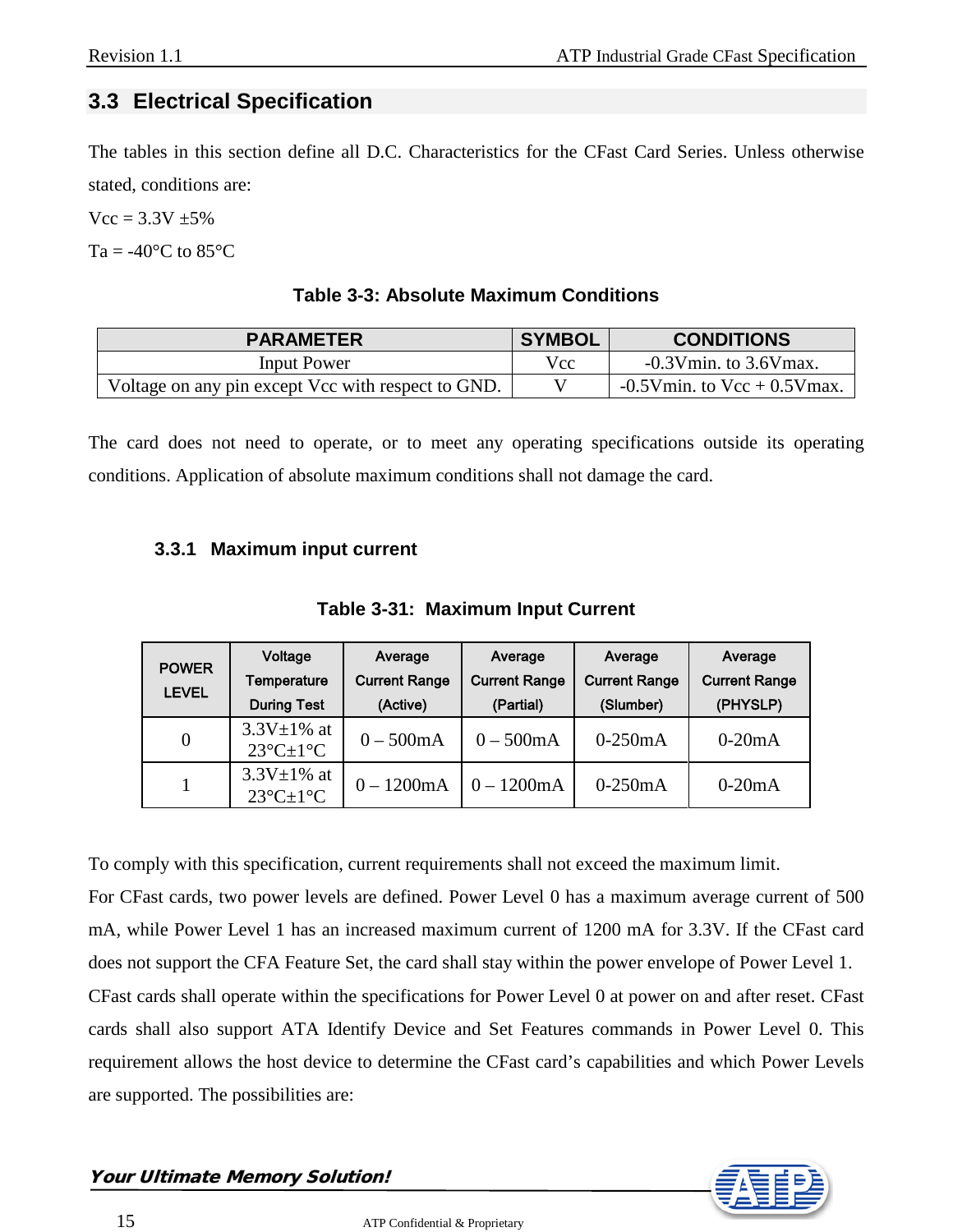$\Box$  Power Level 0,

□ Power Level 1,

□ Power Level 0 and Power Level 1.

The host shall use the Set Features command to set the desired power level to the card if it is compatible with it, or reject the CFast card.

An example of a CFast card using both Power Level 0 and Power Level 1 is a Flash memory card supporting both Power Levels. When set by the host to Power Level 0 (default) it shall have lower performance than when it is set to Power Level 1, but shall not exceed the Power Level 0 current consumption.



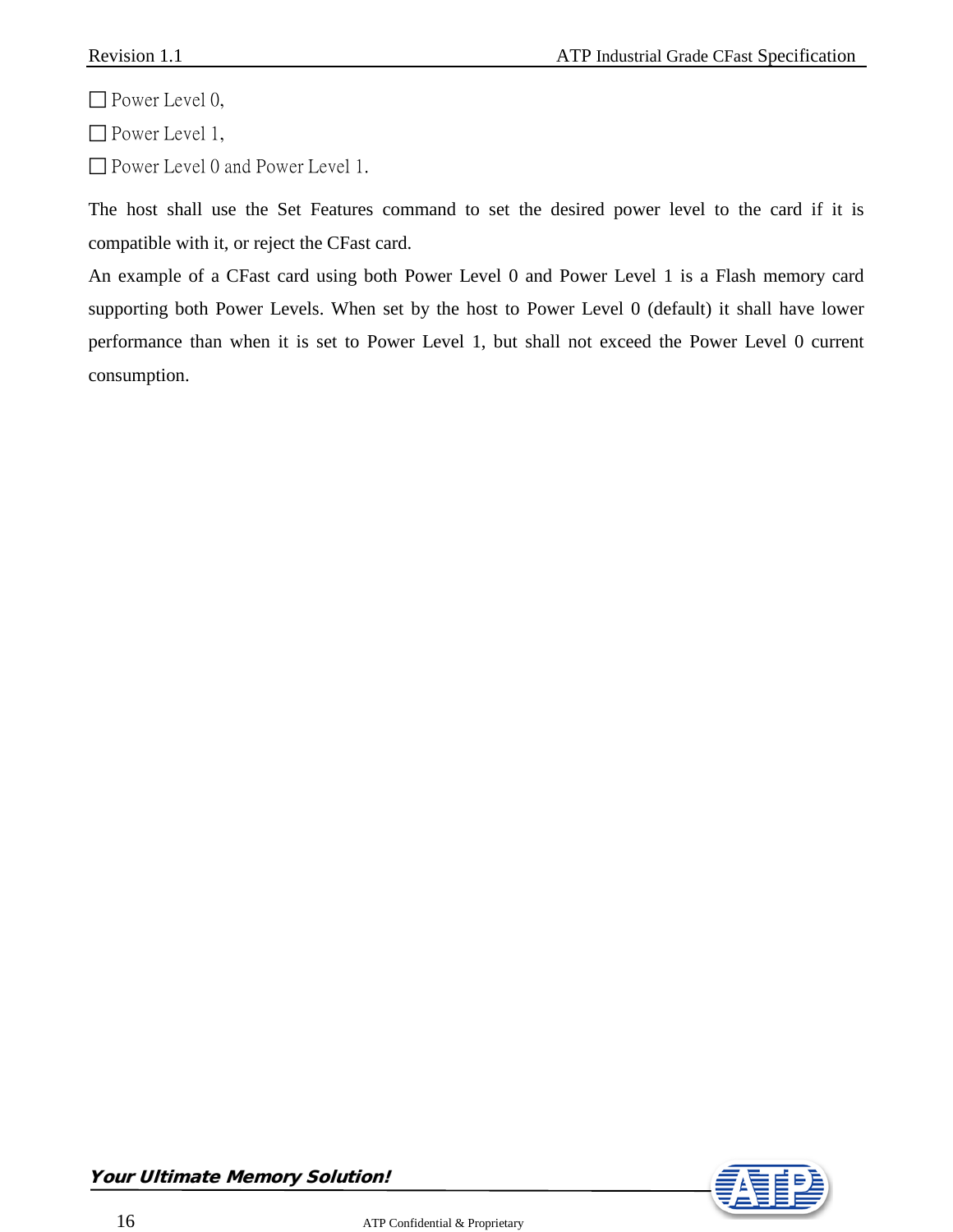# **4 ATA Command Description**

# <span id="page-16-1"></span><span id="page-16-0"></span>**4.1 ATA Command Set**

|  | <b>Table 4-1. ATA Command Set</b> |
|--|-----------------------------------|
|--|-----------------------------------|

| <b>COMMAND</b>                     | <b>CODE</b>      | <b>FR</b>                | <b>SC</b>                    | <b>SN</b>                | <b>CY</b>                | <b>DH</b>      |
|------------------------------------|------------------|--------------------------|------------------------------|--------------------------|--------------------------|----------------|
| <b>Check Power Mode</b>            | E5h or 98h       | $\blacksquare$           | $\blacksquare$               | $\blacksquare$           | $\blacksquare$           | D              |
| Erase Sector(s) (CFA)              | C <sub>0</sub> h | Y                        | Y                            | Y                        | Y                        | $\mathbf{r}$   |
| <b>Execute Drive Diagnostic</b>    | 90h              | $\overline{a}$           | $\blacksquare$               | $\mathbf{r}$             | $\bar{\phantom{a}}$      | $\blacksquare$ |
| Flush Cache                        | E7h              | $\overline{\phantom{a}}$ | $\overline{\phantom{a}}$     | $\equiv$                 | $\blacksquare$           | $\overline{Y}$ |
| Flush Cache Ext                    | EAh              | $\overline{a}$           | $\blacksquare$               | $\blacksquare$           | $\blacksquare$           | $\mathbf Y$    |
| <b>Identify Drive</b>              | ECh              | $\overline{a}$           | $\overline{\phantom{a}}$     | $\overline{\phantom{a}}$ | $\overline{\phantom{a}}$ | D              |
| Idle                               | E3h              | $\overline{a}$           | $\overline{Y}$               | $\overline{a}$           | $\Box$                   | $\mathbf D$    |
| <b>Idle</b> Immediate              | E1h              | $\blacksquare$           | $\Box$                       | $\blacksquare$           | $\overline{\phantom{a}}$ | $\mathbf D$    |
| <b>Initialize Drive Parameters</b> | 91h              | $\frac{1}{2}$            | Y                            | $\overline{a}$           | $\overline{a}$           | $\overline{Y}$ |
| Read DMA                           | C8h or C9h       | $\frac{1}{2}$            | $\overline{Y}$               | $\overline{Y}$           | $\overline{Y}$           | $\overline{Y}$ |
| Read DMA Ext                       | 25h              | $\overline{\phantom{a}}$ | $\overline{Y}$               | $\overline{Y}$           | $\overline{Y}$           | $\overline{Y}$ |
| <b>Read FPDMA Queued</b>           | 60h              | $\mathbf Y$              | $\overline{Y}$               | $\overline{Y}$           | Y                        | $\overline{Y}$ |
| Read Log Ext                       | 2Fh              | $\overline{\text{Y}}$    | $\overline{Y}$               | $\overline{Y}$           | $\overline{Y}$           | $\overline{Y}$ |
| Read Multiple                      | C4h              | $\overline{\phantom{a}}$ | $\overline{Y}$               | $\overline{Y}$           | $\overline{Y}$           | $\overline{Y}$ |
| Read Multiple Ext                  | 29h              | $\overline{\phantom{m}}$ | $\overline{\textbf{Y}}$      | $\overline{Y}$           | $\overline{Y}$           | Y              |
| Read Sector(s)                     | 20h or           | $\blacksquare$           | $\overline{Y}$               | $\overline{Y}$           | $\overline{Y}$           | $\overline{Y}$ |
|                                    | 21h              |                          |                              |                          |                          |                |
| Read Sector(s) Ext                 | 24h              | $\overline{\phantom{a}}$ | $\mathbf Y$                  | Y                        | $\mathbf Y$              | $\mathbf Y$    |
| Read Verify Sector(s)              | 40h or           | $\blacksquare$           | $\overline{Y}$               | $\overline{Y}$           | $\overline{Y}$           | $\overline{Y}$ |
|                                    | 41z              |                          |                              |                          |                          |                |
| Read Verify Sector(s) Ext          | 42h              | $\overline{\phantom{a}}$ | $\mathbf Y$                  | $\mathbf Y$              | Y                        | $\mathbf Y$    |
| Recalibrate                        | 1Xh              | $\overline{\phantom{a}}$ | $\overline{\phantom{a}}$     | $\overline{a}$           | $\blacksquare$           | $\mathbf D$    |
| Security Disable Password          | F6h              | $\frac{1}{2}$            | $\qquad \qquad \blacksquare$ | $\overline{\phantom{0}}$ | $\frac{1}{2}$            | ${\bf D}$      |
| <b>Security Erase Prepare</b>      | F3h              | $\blacksquare$           | $\overline{\phantom{a}}$     | $\blacksquare$           | $\overline{\phantom{a}}$ | D              |
| Security Erase Unit                | F4h              | $\blacksquare$           | $\overline{\phantom{a}}$     | $\blacksquare$           | $\overline{\phantom{a}}$ | D              |
| Security Freeze Lock               | F5h              | $\blacksquare$           | $\blacksquare$               | $\blacksquare$           | $\blacksquare$           | $\mathbf D$    |
| <b>Security Set Password</b>       | F1h              | $\blacksquare$           | $\blacksquare$               | $\blacksquare$           | $\overline{\phantom{a}}$ | D              |
| Security Unlock                    | F2h              | $\blacksquare$           | $\blacksquare$               | $\blacksquare$           | $\blacksquare$           | D              |
| Seek                               | 7Xh              | $\blacksquare$           | $\mathbf{r}$                 | $\mathbf Y$              | Y                        | $\mathbf Y$    |
| <b>Set Features</b>                | EFh              | $\mathbf Y$              | $\mathbf{r}$                 | $\equiv$                 | $\equiv$                 | D              |
| Set Multiple Mode                  | C6h              | $\equiv$                 | Y                            | $\blacksquare$           | $\overline{\phantom{a}}$ | D              |
| Set Sleep Mode                     | E6h              | $\overline{\phantom{0}}$ | $\overline{a}$               | $\mathbf{r}$             | $\blacksquare$           | D              |
| <b>SMART</b>                       | B0h              | $\mathbf Y$              | $\equiv$                     | $\blacksquare$           | $\mathbf Y$              | ${\bf D}$      |
| Stand By                           | E <sub>2</sub> h | $\equiv$                 | $\overline{\phantom{a}}$     | $\blacksquare$           | $\blacksquare$           | D              |
| <b>Stand By Immediate</b>          | E0h              | $\overline{\phantom{a}}$ | $\overline{\phantom{a}}$     | $\blacksquare$           | $\overline{\phantom{a}}$ | D              |
| Write DMA                          | CAh or CBh       | $\blacksquare$           | Y                            | $\mathbf Y$              | $\mathbf Y$              | Y              |
| Write DMA Ext                      | 35h              | $\blacksquare$           | $\overline{\mathrm{Y}}$      | $\overline{Y}$           | $\overline{Y}$           | $\overline{Y}$ |
| Write DMA FUA Ext                  | 3Dh              | $\overline{\phantom{a}}$ | $\mathbf{Y}$                 | $\mathbf{Y}$             | $\mathbf Y$              | Y              |
| Write FPDMA Queued                 | 61h              | $\overline{Y}$           | $\overline{Y}$               | $\overline{Y}$           | $\overline{Y}$           | $\overline{Y}$ |
| Write Multiple                     | C5h              | $\blacksquare$           | $\mathbf{Y}$                 | $\mathbf Y$              | $\mathbf Y$              | $\overline{Y}$ |
| Write Multiple Ext                 | 39h              | $\blacksquare$           | $\mathbf Y$                  | $\mathbf Y$              | $\mathbf Y$              | $\mathbf Y$    |
| Write Multiple FUA Ext             | CEh              | $\overline{\phantom{a}}$ | $\overline{Y}$               | $\overline{Y}$           | $\overline{Y}$           | $\overline{Y}$ |
| Write Sector(s)                    | 30h or 31h       | $\frac{1}{2}$            | $\mathbf Y$                  | $\mathbf Y$              | Y                        | $\mathbf Y$    |
| Write Sector(s) Ext                | 34h              | $\blacksquare$           | $\overline{Y}$               | $\overline{Y}$           | $\mathbf Y$              | $\overline{Y}$ |



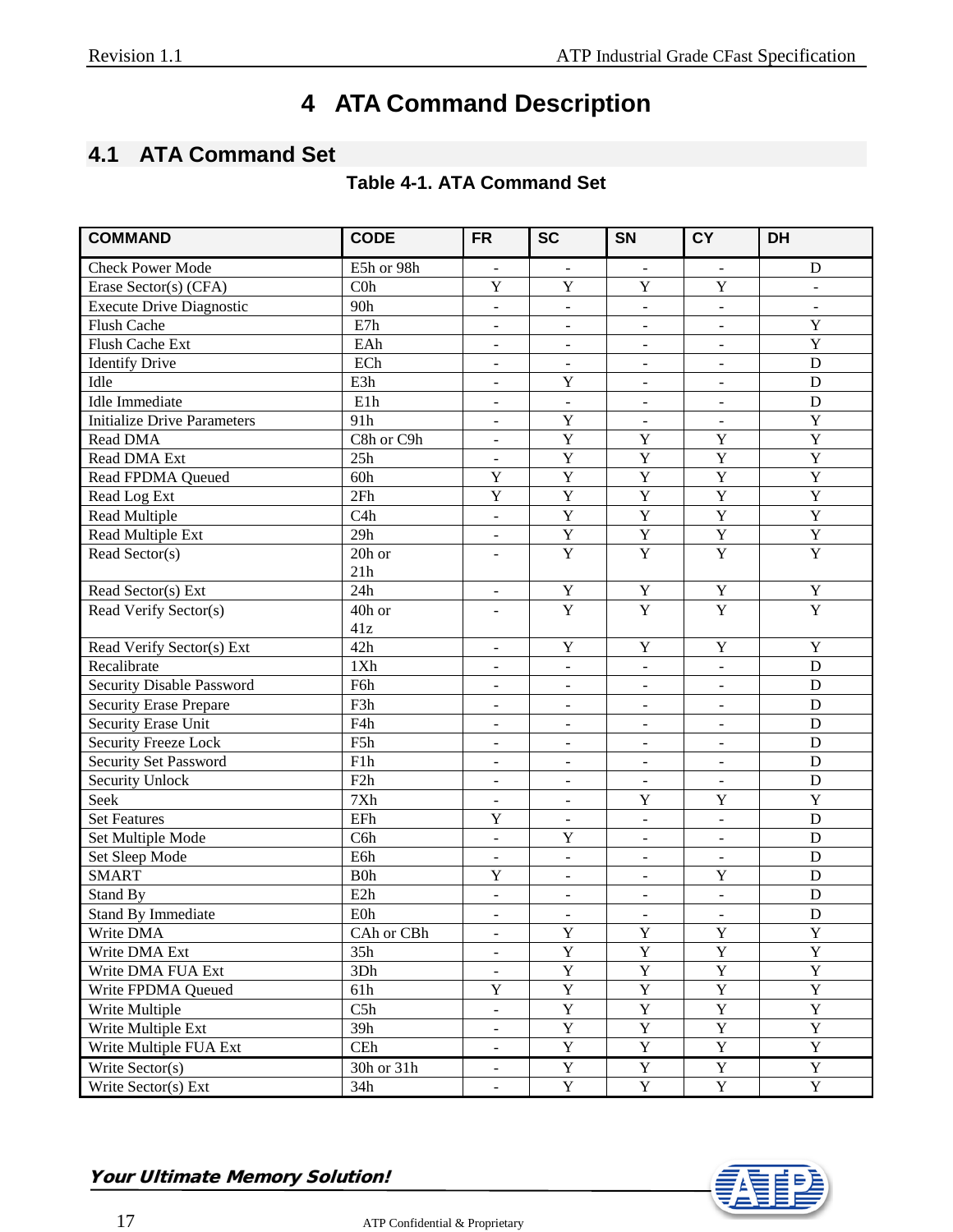# <span id="page-17-0"></span>**4.2 Identify Device Data**

| <b>Word</b>    | <b>Default Value</b> | <b>Total</b>   | <b>Data Field Type Information</b>                                      |
|----------------|----------------------|----------------|-------------------------------------------------------------------------|
| <b>Address</b> |                      | Bytes          |                                                                         |
| 0              | 044Ah                | 2              | General Configuration                                                   |
| $\mathbf{1}$   | XXXXh                | $\overline{2}$ | Default number of cylinders                                             |
| $\overline{2}$ | 0000h                | $\overline{2}$ | Reserved                                                                |
| 3              | 00XXh                | 2              | Default number of heads                                                 |
| 4              | 0000h                | $\overline{2}$ | Obsolete                                                                |
| 5              | 0240h                | $\overline{2}$ | Obsolete                                                                |
| 6              | XXXXh                | 2              | Default number of sectors per track                                     |
| $7 - 8$        | XXXXh                | 4              | Number of sectors per card (Word $7 = MSW$ , Word $8 = LSW$ )           |
| 9              | 0000h                | 2              | Obsolete                                                                |
| $10-19$        | XXXXh                | 20             | Serial number in ASCII (Right justified)                                |
| 20             | 0002h                | 2              | Obsolete                                                                |
| 21             | 0002h                | $\overline{2}$ | Obsolete                                                                |
| 22             | 0000h                | $\overline{2}$ | Obsolete                                                                |
| $23 - 26$      | XXXXh                | 8              | Firmware revision in ASCII. Big Endian Byte Order in Word               |
| 27-46          | XXXXh                | 40             | Model number in ASCII (Left justified) Big Endian Byte Order in<br>Word |
| 47             | 8001h                | $\overline{2}$ | Maximum number of sectors on Read/Write Multiple command                |
| 48             | 0000h                | 2              | Reserved                                                                |
| 49             | 0F00h                | 2              | Capabilities                                                            |
| 50             | 4000h                | 2              | Capabilities                                                            |
| 51             | 0200h                | 2              | PIO data transfer cycle timing mode                                     |
| 52             | 0000h                | 2              | Obsolete                                                                |
| 53             | 0007h                | $\overline{2}$ | <b>Field validity</b>                                                   |
| 54             | XXXXh                | $\overline{2}$ | Current numbers of cylinders                                            |
| 55             | XXXXh                | $\overline{2}$ | Current numbers of heads                                                |
| 56             | XXXXh                | $\overline{2}$ | Current sectors per track                                               |
| 57-58          | XXXXh                | 4              | Current capacity in sectors (LBAs)<br>(Word57=LSW, Word58=MSW)          |
| 59             | 0100h                | $\overline{2}$ | Multiple sector setting                                                 |

#### **Table 4-2 Identify Device Data**

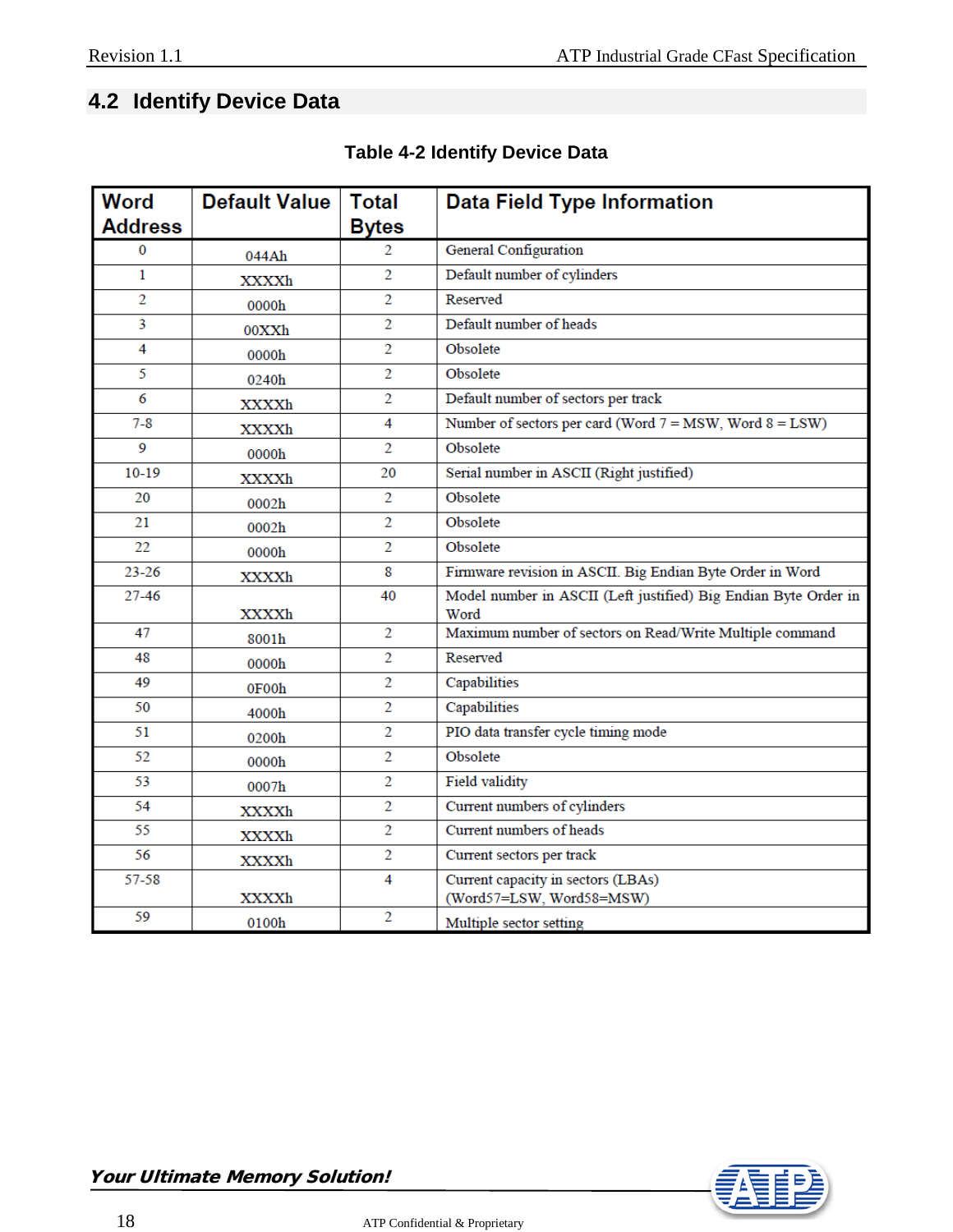| Word           | <b>Default Value</b> | <b>Total</b>   | <b>Data Field Type Information</b>                        |  |
|----------------|----------------------|----------------|-----------------------------------------------------------|--|
| <b>Address</b> |                      | <b>Bytes</b>   |                                                           |  |
| $60 - 61$      |                      |                | Total number of sectors addressable in LBA Mode           |  |
|                | XXXXh                | 4              | (Word60=LSW, Word61=MSW)<br>Reserved                      |  |
| 62             | 0000h                | 2              |                                                           |  |
| 63             | 0007h                | 2              | Multiword DMA transfer                                    |  |
| 64             | 0003h                | 2              | Advanced PIO modes supported                              |  |
| 65             | 0078h                | 2              | Minimum Multiword DMA transfer cycle time per word        |  |
| 66             | 0078h                | 2              | Recommended Multiword DMA transfer cycle time             |  |
| 67             | 0078h                | 2              | Minimum PIO transfer cycle time without flow control      |  |
| 68             | 0078h                | 2              | Minimum PIO transfer cycle time with lORDY flow control   |  |
| $69 - 75$      | 0000h                | 20             | Reserved                                                  |  |
|                |                      |                | Serial ATA capabilities<br>Support Serial ATA Gen1        |  |
| 76             | 0060h                | 2              | Support Serial ATA Gen2                                   |  |
| $77 - 79$      | 0000h                | 6              | Reserved                                                  |  |
| 80             | 0080h                | 2              | Major version number (ATAPI-7)                            |  |
| 81             | 0000h                | 2              | Minor version number                                      |  |
| 82             | 742Bh                | 2              | Command sets supported 0                                  |  |
| 83             | 5500h                | 2              | Command sets supported 1                                  |  |
| 84             | 4002h                | 2              | Command sets supported 2                                  |  |
| $85 - 87$      | XXXXh                | 6              | Command set/feature enabled                               |  |
| 88             | 007Fh                | 2              | Ultra DMA supported and selected                          |  |
| 89             | 0003h                | 2              | Time required for Security erase unit completion          |  |
| 90             | 0000h                | 2              | Time required for Enhanced security erase unit completion |  |
| 91             | 0000h                | 2              | Current Advanced power management value                   |  |
| 92             | FFFEh                | 2              | <b>Master Pasword Revision Code</b>                       |  |
| $93 - 127$     | 0000h                | 70             | Reserved                                                  |  |
| 128            | 0001h                | 2              | Security status                                           |  |
| 129~159        | 0000h                | 62             | Vendor unique bytes                                       |  |
| 160            | 0000h                | 2              | Power requirement description                             |  |
| 161            | 0000h                | 2              | Reserved                                                  |  |
| 162            | 0000h                | $\overline{c}$ | Key management schemes supported                          |  |
| 163            | 0000h                | $\overline{c}$ | CFA True IDE Timing Mode Capability and Setting           |  |
| 164            | 0000h                | $\overline{2}$ | Reserved                                                  |  |
| $165 - 175$    | 0000h                | 22             | Reserved                                                  |  |
| $176 - 216$    | 0000h                | 82             | Reserved                                                  |  |
| 217            | 0100h                | $\overline{2}$ | Non-rotating media(SSD)                                   |  |
| 218~255        | 0000h                | 76             | Reserved                                                  |  |

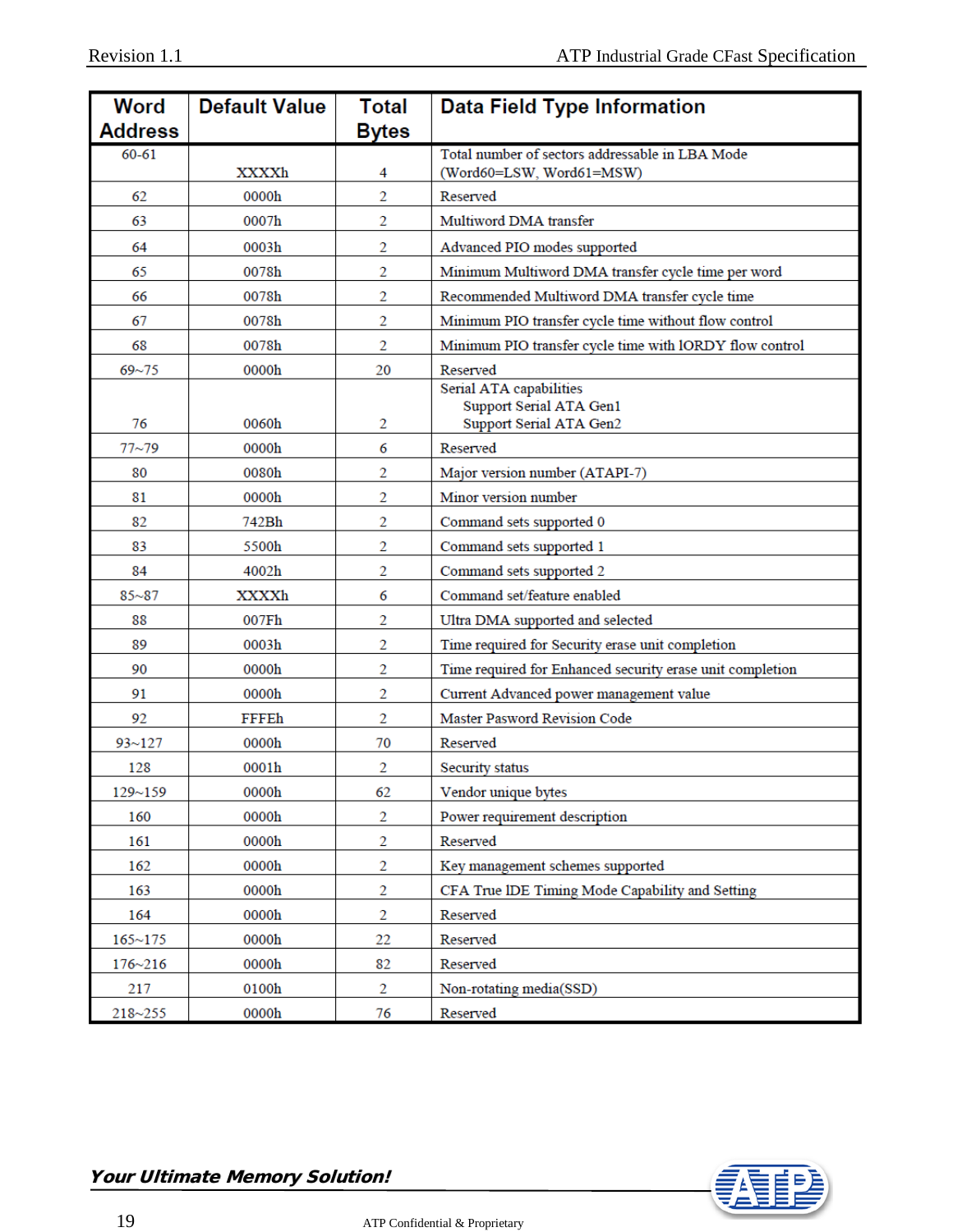# **5 S.M.A.R.T. Function**

#### <span id="page-19-1"></span><span id="page-19-0"></span>**5.1 S.M.A.R.T. Feature**

Self-monitoring analysis and reporting technology (S.M.A.R.T.) is used to protect the user from unscheduled downtime. By monitoring and storing critical performance and calibration parameters, S.M.A.R.T. feature set devices attempt to predict the likelihood of near-term degradation or fault condition. Informing the host system of a negative reliability condition allows the host system to warn the user of the impending risk of a data loss and advise the user of appropriate action.

#### <span id="page-19-2"></span>**5.2 S.M.A.R.T. Feature Register Values**

In order to select a subcommand the host must write the subcommand code to the device's Features Register before issuing the S.M.A.R.T .Function Set command. The subcommands are listed below.

| Value            | Command                    | Value            | Command                  |
|------------------|----------------------------|------------------|--------------------------|
| D0h              | Read Data                  | D <sub>5</sub> h | Reserved                 |
| D1h              | Read Attribute Threshold   | D6h              | Reserved                 |
| D <sub>2</sub> h | Enable/Disable Autosave    | D8h              | Enable SMART Operations  |
| D3h              | Save Attribute Values      | D9h              | Disable SMART Operations |
| D4h              | Execute OFF-LINE Immediate | DAh              | <b>Return Status</b>     |

**Table 5-2: S.M.A.R.T. Feature Register Values**

Note:

If the reserved size is below the threshold, the status can be read from the Cylinder Register using the Return Status command (DAh)

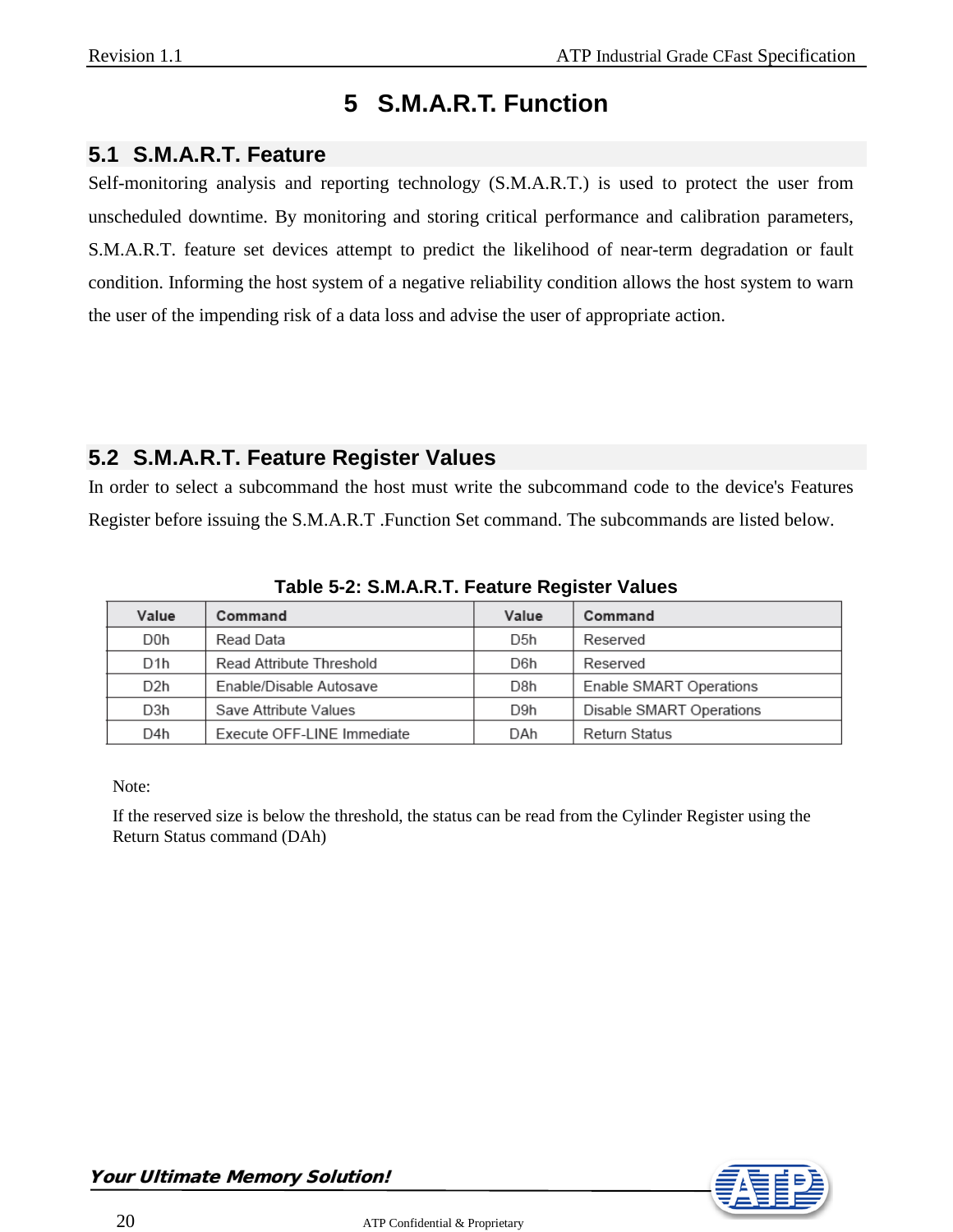#### <span id="page-20-0"></span>**5.3 S.M.A.R.T. Data Structure**

The following 512 bytes make up the device S.M.A.R.T. data structure. Users can obtain the data using the "Read Data" command (D0h).

| <b>Byte</b> | F/V | <b>Description</b>                                                                  |  |
|-------------|-----|-------------------------------------------------------------------------------------|--|
| $0 - 1$     | X   | Revision code                                                                       |  |
| $2 - 361$   | X   | Vendor specific                                                                     |  |
| 362         | V   | Off-line data collection status                                                     |  |
| 363         | X   | Self-test execution status byte                                                     |  |
| $364 - 365$ | V   | Total time in seconds to complete off-line data collection activity                 |  |
| 366         | X   | Vendor specific                                                                     |  |
| 367         | F   | Off-line data collection capability                                                 |  |
| 368~369     | F   | S.M.A.R.T. capability                                                               |  |
| 370         | F   | Error logging capability: 7-1 Reserved<br>$1 =$ Device error logging supported<br>0 |  |
| 371         | X   | Vendor specific                                                                     |  |
| 372         | F   | Short self-test routine recommended polling time(in minutes)                        |  |
| 373         | F   | Extended self-test routine recommended polling time(in minutes)                     |  |
| 374         | F   | Conveyance self-test routine recommended polling time(in minutes)                   |  |
| 375~385     | R   | Reserved                                                                            |  |
| 386~395     | F   | Firmware Version/Date Code                                                          |  |
| 396~397     | F   | Reserved                                                                            |  |
| 398~399     | V   | Reserved                                                                            |  |
| 400~406     | F   | Controller                                                                          |  |
| $407 - 415$ | X   | Vendor specific                                                                     |  |
| 416         | F   | Reserved                                                                            |  |
| 417         | F   | Program/write the strong page only                                                  |  |
| 418~419     | V   | Number of spare block                                                               |  |
| $420 - 423$ | V   | Average erase count                                                                 |  |
| $424 - 510$ | X   | Vendor specific                                                                     |  |
| 511         | V   | Data structure checksum                                                             |  |

**Table 5-3: S.M.A.R.T. Data Structure**

Notes:

F=content (byte) is fixed and does not change

V=content (byte) is variable and maybe change depending on the state of the device or the command executed by the device

 $X =$  content (byte) is vendor specific and maybe fixed or variable

R=content (byte) is reserved and shall be zero

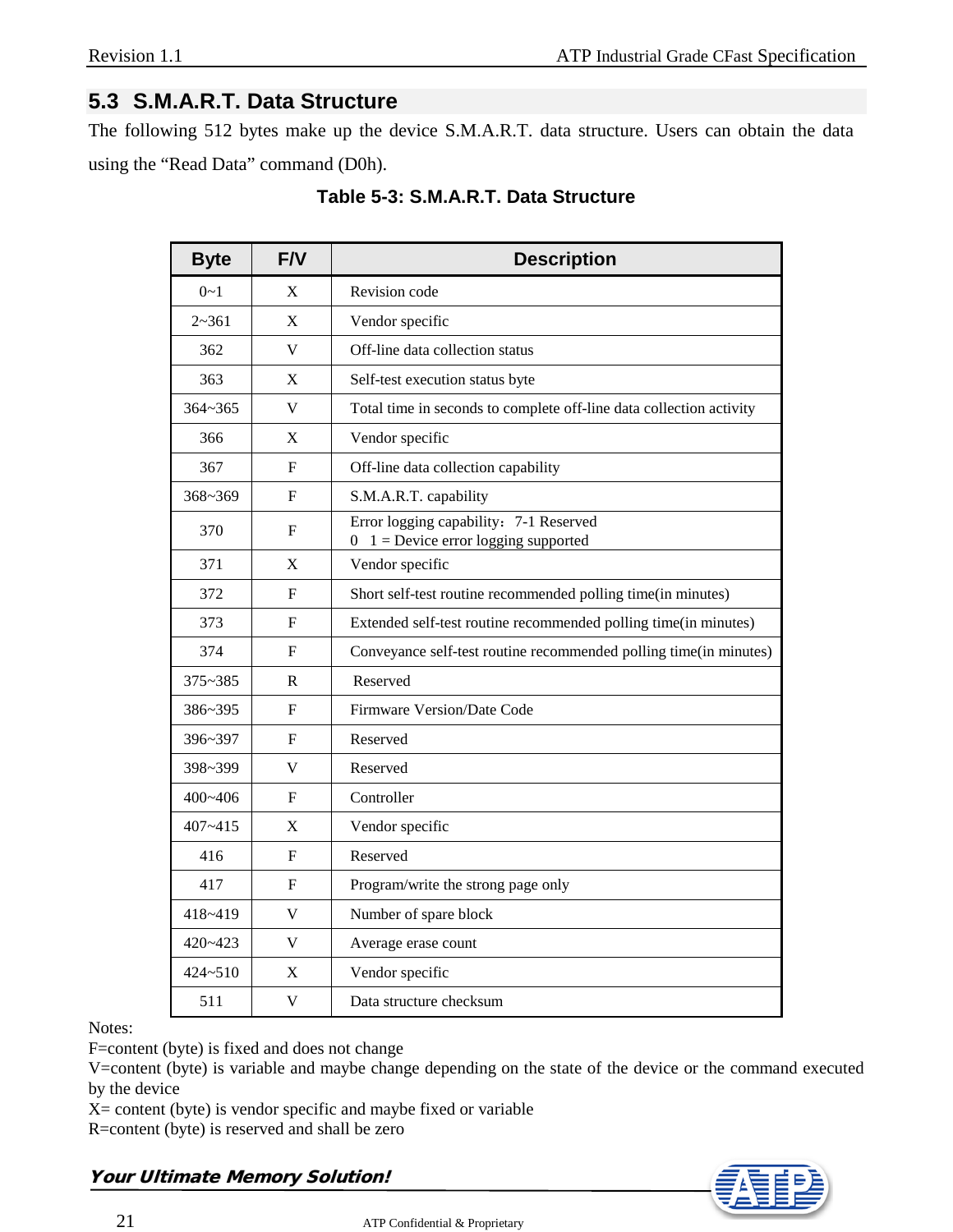# <span id="page-21-0"></span>**5.4 ATP S.M.A.R.T. Tool**

ATP provides S.M.A.R.T. Tool for Windows 2000/XP/Vista/7 and Linux, It can monitor the state of Industrial Grad CFast card, and the following picture shows S.M.A.R.T. tool operation. This tool supports that users read spare and bad block information. Users can thus evaluate drive health at run time and receive an early warning before the drive life ends.

| 朝望<br>ATP IG CFAST<br>Serial Number:<br>Number of initial invalid block:<br>Number of run time bad block:<br>Number of spare block:<br>Number of child pair<br>Flash Type<br>Flash Spec Max Erase Count<br>Average erase count<br>Remaining Life[%] | Device $2 \times  X $<br>99026120315120000036<br>0<br>0<br>2039<br>$\boldsymbol{0}$<br><b>SLC</b><br>100000<br>0<br>100 |  |  |  |
|-----------------------------------------------------------------------------------------------------------------------------------------------------------------------------------------------------------------------------------------------------|-------------------------------------------------------------------------------------------------------------------------|--|--|--|
| Remaining Life[%]: 100                                                                                                                                                                                                                              |                                                                                                                         |  |  |  |
| Version 1.41 lite                                                                                                                                                                                                                                   |                                                                                                                         |  |  |  |

#### **Figure 5-4: ATP S.M.A.R.T. tool operation**

Note: The S.M.A.R.T. tool version will be updated from time to time. Please check with sales for the latest version.